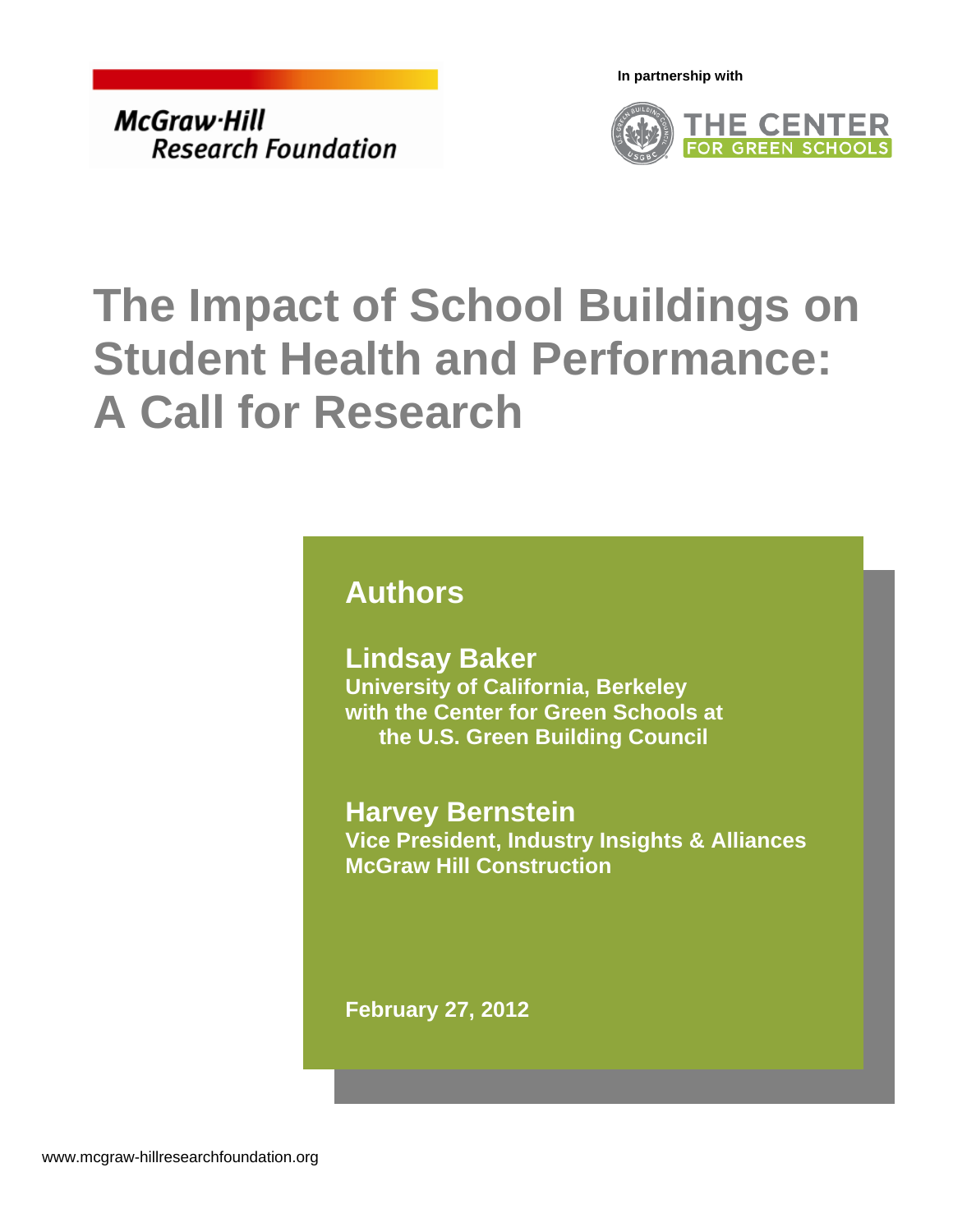## **Executive Summary**

The importance of school buildings has been recognized as a fundamental element of society since the beginnings of America and beyond. Today, roughly a quarter of our nation's population, including our youngest citizens, spends the majority of their days in school buildings. As a result, schools have become a contentious and heavily scrutinized part of civil society.

And yet, many of our nation's schools are in disrepair, with systems in need of repair or replacement. But with state and local budgets growing increasingly limited, funding allocation for school construction and renovation needs to be carefully weighed. It is important to ensure that investments are going toward efforts that can best foster healthier buildings and environments.

As this research field moves forward, the need for collaboration will only grow, especially as we learn to make our research more broadly applicable and actionable. This exciting and necessary task promises to strengthen our understanding of the relationship between school buildings and student health and learning, which, to date, is more viscerally understood than logically proven. Our challenge, laid out in this document, is in filling gaps and clearly building links on a chain, investigating the essential phenomena at play when children are impacted by their school buildings.

### **What do we know today?**

In some areas, we have strong evidence to support the notion that school buildings impact student health and their ability to learn, and we know exactly how to ensure that the impacts are positive. For example, we know how to build classrooms that minimize background noise and allow voices to be heard clearly, which will allow students to hear their teachers and protect their aural health. We have clear evidence that certain aspects of school buildings have an impact on student health and learning, such as:

- When deprived of natural light, studies have shown that children's melatonin cycles are disrupted, thus likely having an impact on their alertness during school (Figueiro & Rea, 2010).
- Teachers report higher levels of comfort in their classrooms when they have access to thermal controls like thermostats or operable windows (Heschong, 2003, and Lackney, 2001).
- According to researchers at Lawrence Berkeley National Laboratories, when ventilation rates are at or below minimum standards (roughly 15 cfm per student), an associated decrease of 5%–10% occurs in certain aspects of student performance tests (LBNL IAQ Resource Bank).
- In recent studies, when ventilation rates were lowered from 17 cfm/person to 10 cfm/person, researchers saw a 15% increase in symptom prevalence for Sick Building Syndrome (ibid).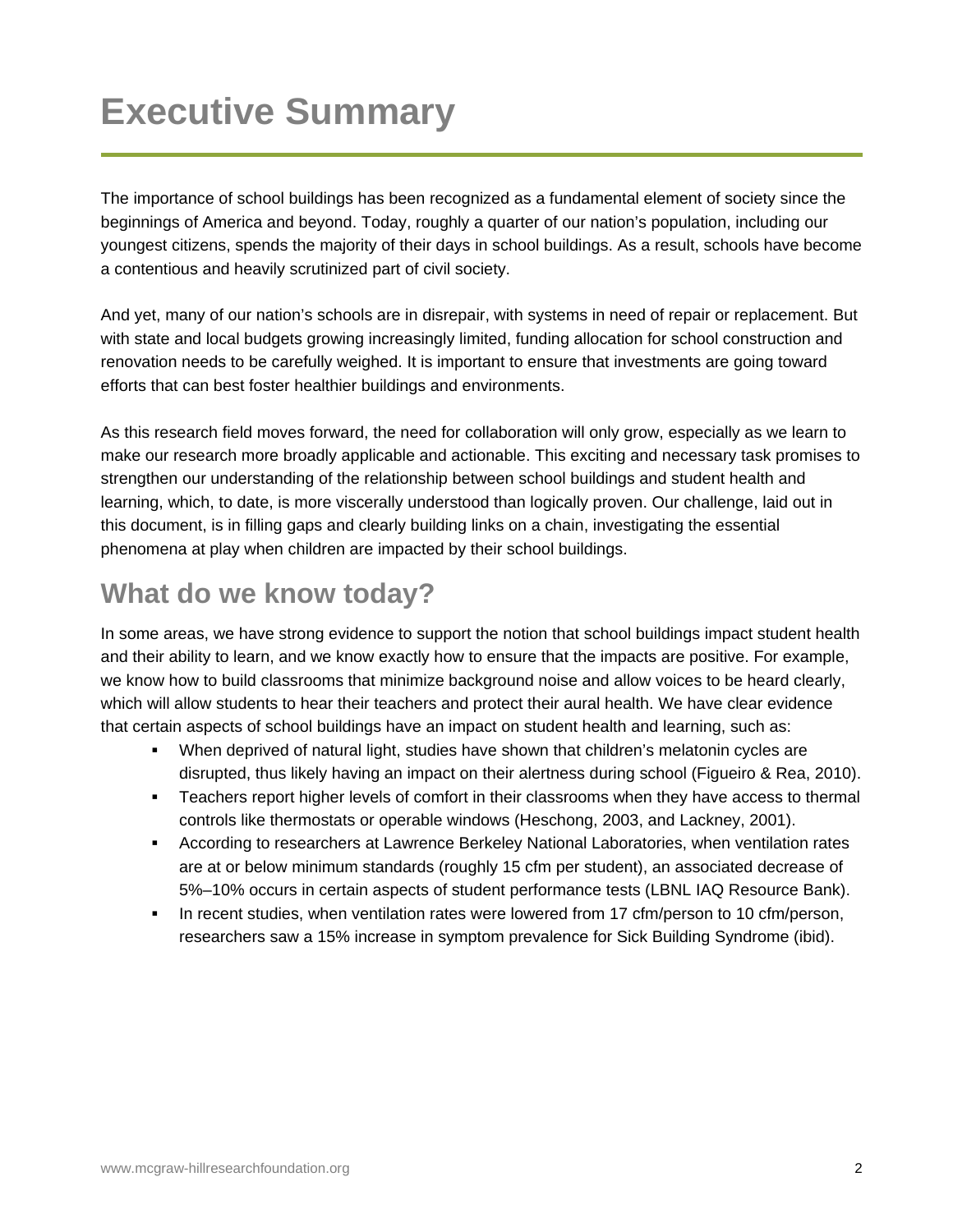### **What do we need to find out?**

While there have been studies on the impact of environments on children—and the benefits of green buildings more broadly—more research is needed. Some of the larger research questions are:

- When prioritization is necessary, which building projects can be expected to have larger impacts on facility quality and student health?
- What are the impacts of high-performance school buildings, above and beyond an adequate (and potentially new) school building?
- **How do high-performance design features interact with each other? Relationships such as** those between daylighting and acoustical design are understood less in terms of how they interact than in isolation.

### **How can stakeholders help drive needed research?**

This brief not only discusses the influence a school facility can have on student occupants, but also closes with the important role stakeholders need to take to advance, identify and require research into the connection between school buildings and student health and learning. From translating research into actionable advice to engaging students in research projects, we can mobilize advocates to speed up the research process and the dissemination of research findings. We can get feedback to practitioners and school leaders who need it and increase funding for the improvement of school buildings.

At the end of the document is a set of resources to help readers learn more and increase involvement with the work outlined in this brief. These resources provide more in-depth information about ongoing research efforts and identify some organizations to work with when conducting research or discussing work in this area.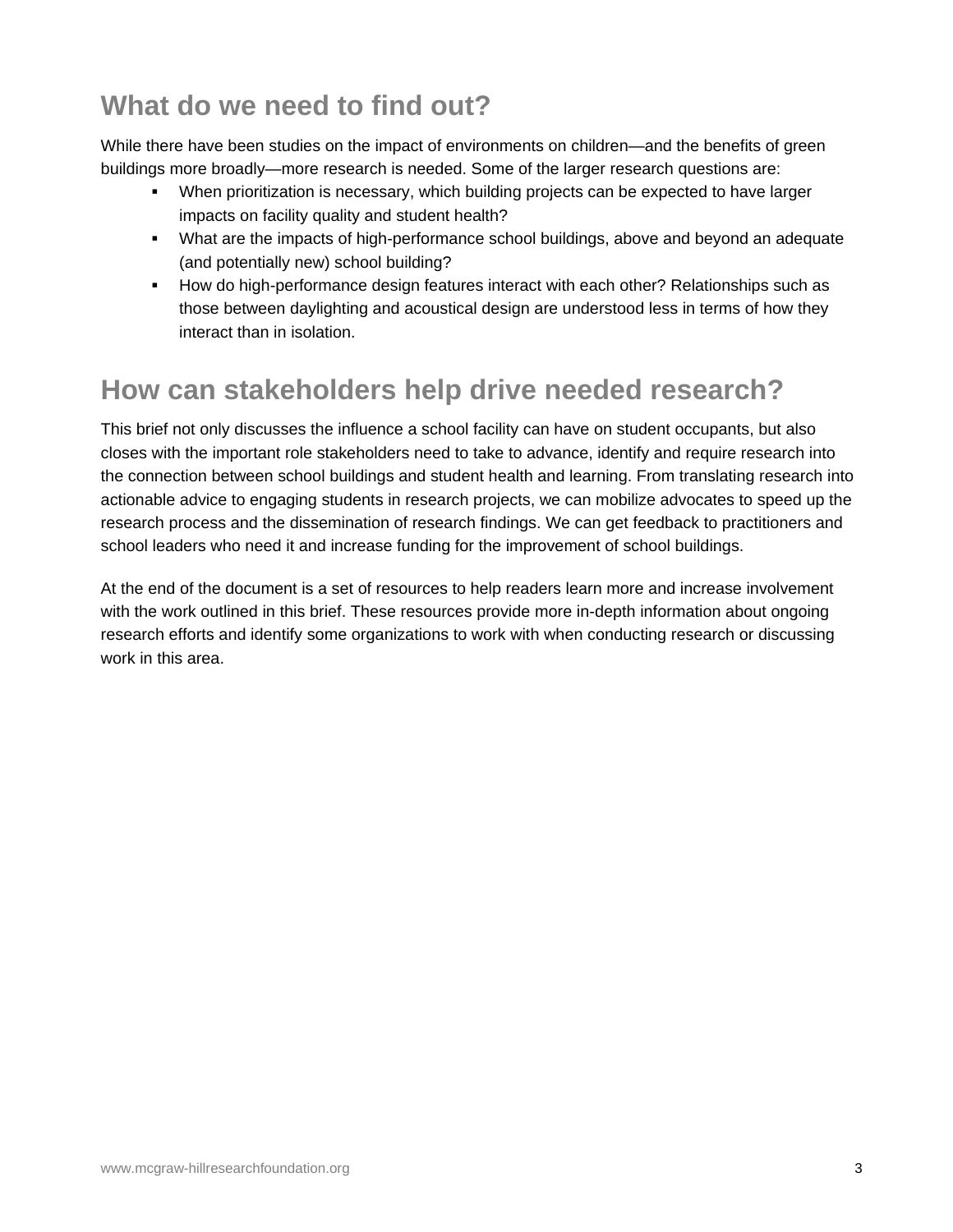## **Table of Contents**

| <b>How Students</b><br>٠<br>٠                                  | 19 |  |  |
|----------------------------------------------------------------|----|--|--|
| <b>How Stakeholders Advance Research</b><br>٠<br>u.            |    |  |  |
| Final Points to Consider When Researching School Buildings  29 |    |  |  |

### **Appendices**

| A. The Center for Green Schools at the U.S. Green Building Council  31 |  |
|------------------------------------------------------------------------|--|
|                                                                        |  |
|                                                                        |  |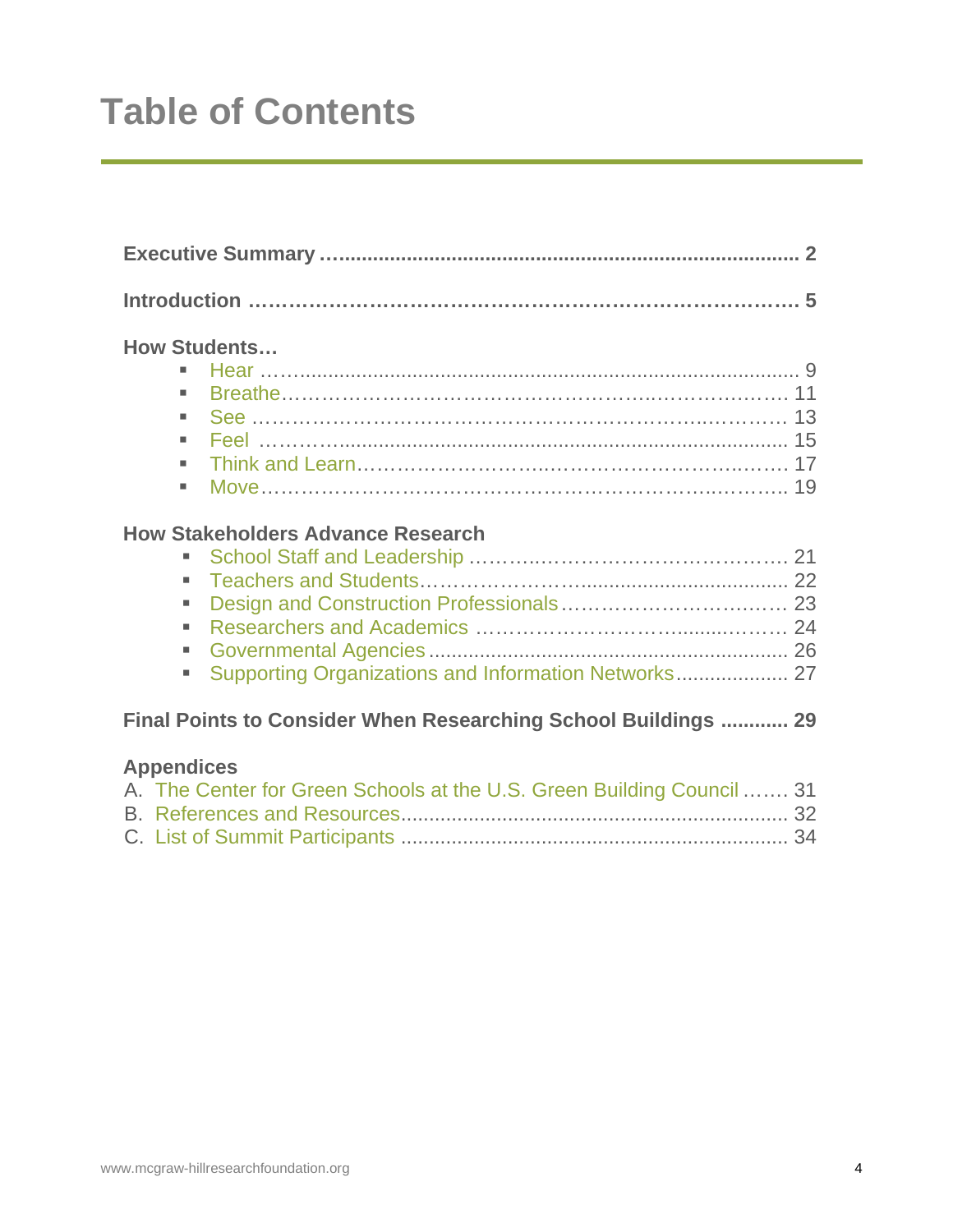## **Introduction**

### **Why do green schools matter?**

As a society, we care deeply about the state of our schools, perhaps because, as one turn-ofthe-century scholar stated, "[i]t is a case in which the lives and health of your children, and your neighbor's children, are at stake, and it is your duty to know" ([Mills, 1915\)](#page-0-0). Thus, schools have become a highly contentious and heavily scrutinized part of civil society. And yet, despite the attention they receive, most are far from the best examples of American building. Indeed, in a recent report, the American Society of Civil Engineers gave public school buildings a D grade on their overall condition ([American](#page-0-0)  [Society of Civil Engineers, 2009](#page-0-0)). As school buildings have deteriorated, it is only responsible to step back and ask whether these failing buildings may have an impact on the vital work of teaching and learning that takes place inside.

### **What investments are being made in school facilities today—and what still need to be made?**

The past decade has seen an unprecedented investment in school facilities, with over \$20 billion being spent annually on average in school construction. Although investment has fallen off in recent years (as all construction has), K–12 school districts in 2010 still spent \$25.2 billion on new construction and major renovations (McGraw-Hill Construction, 2011).

However, this investment has only made a small dent in the needs of school districts, and most recent estimates place the value of deferred maintenance and capital investment needs in U.S. public schools at roughly \$322 billion ([M.](#page-0-0)  [W. Filardo et al., 2006\)](#page-0-0). This disparity has led many advocates to lobby for school bond levies, federal appropriations, grant programs and other funding measures, and it has increased the demand for research that strengthens the

connection between school facilities and academic outcomes.

Thankfully, there is growing attention to the need to improve school buildings through healthy, green design and operations, and this trend is growing. According to McGraw-Hill Construction's *Green Outlook Report* (2010), green schools accounted for over a third of new education construction in 2010. As citizens and education policy-makers, we need to be specific in recommending where to allocate funds. Advocates for adequate school buildings look for clear connections to reassure the community that their money will have an impact where it matters most—on young people's health and well-being.

### **What influence can schools have on students and teachers?**

In recent years, school administrators and designers have become increasingly convinced that the quality of school buildings can have an impact on student health and learning. It makes sense to them that, when classrooms are clean, healthy and daylit, students will be more comfortable, less prone to illness and more focused on their studies. Facilities managers and designers share many anecdotes about school renovations and new technologies, relating their personal experiences and producing numerical results of improved attendance, fewer complaint calls or even reduced reports of asthma incidents.

In addition, our knowledge grows every day about the potential hazards of unknown chemicals, poorly understood technologies and prolonged exposures to conditions such as loud noise or low-spectrum fluorescent lighting.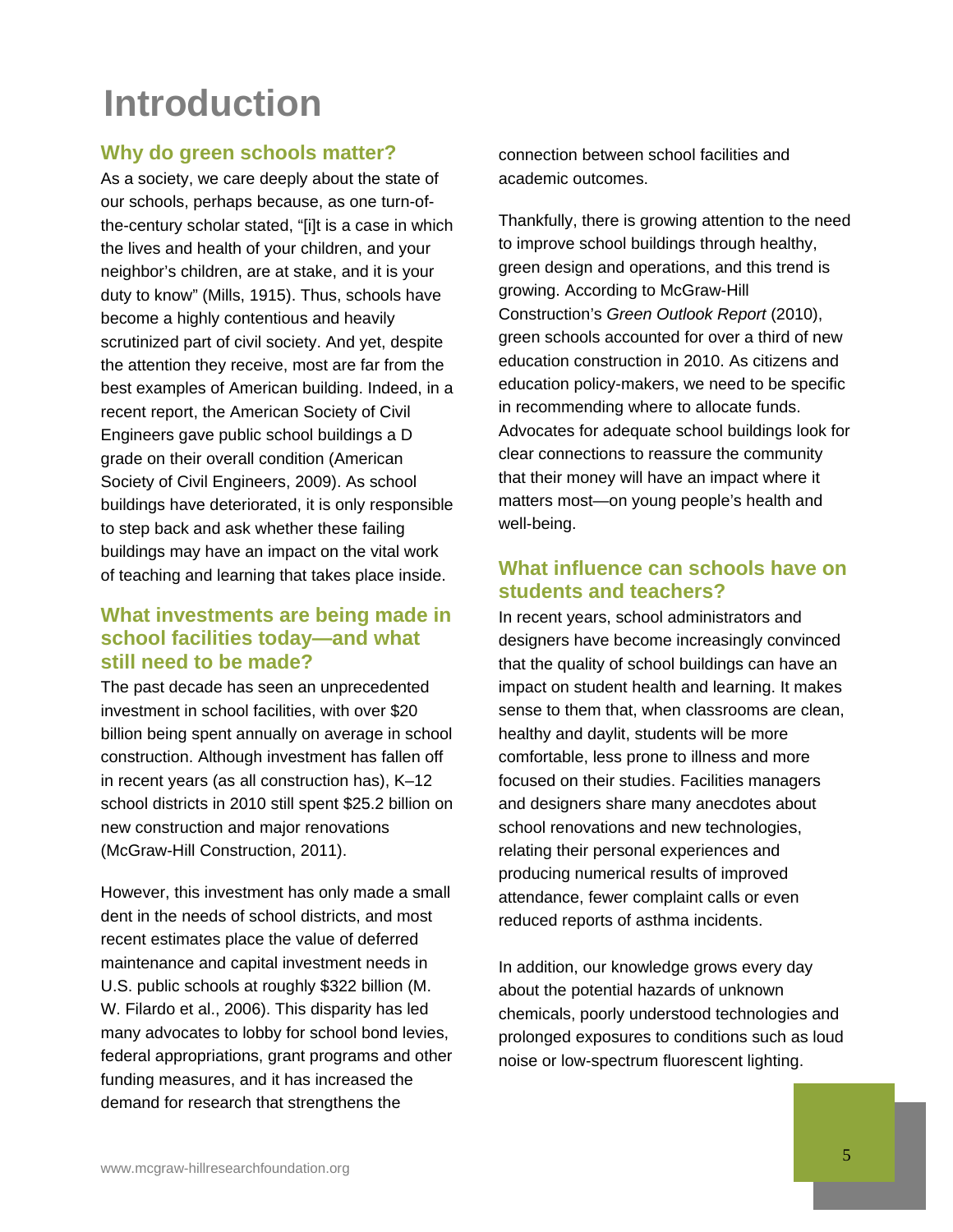It is in this context that researchers and others are reexamining the potential role that school environments may have on the health of the people who spend their days learning in them.

Generally, we have a good sense of how to build and maintain healthy school buildings. We have less understanding, however, of exactly how much they can impact children's health. Much of our knowledge is based on anecdote, other building types and common practice and trends. Demand is high in the schools sector for more solid evidence to support these notions, in order to increase investment in school facilities and help practitioners more precisely understand which building systems and conditions have the biggest potential to have a positive (or negative) impact on students.

In scientific terms, it is more difficult than we might think to prove in a clearly quantifiable way that an action taken to improve a school facility has a direct result on student health or learning. Any experienced teacher or parent can tell you that there are a host of influences on a young person's health and learning. And as public health researchers have long known, separating out the many aspects of a child's environment to find the cause of a health problem is a complex and difficult task.

Many researchers from the education, public health and building science fields have engaged in these questions, but the research is not consistently strong. In their comprehensive review of the connection between "green" school facilities and student health and well-being, a specially appointed committee of the National Research Council (NRC) clearly expressed the difficulty in conducting research on this connection: "Given the complexity of interactions between people and their environments, establishing cause-and-effect relationships between an attribute of a green school or other building and its effect on people is very difficult. The effects of the built environment may appear to be small given the large number of variables and confounding factors involved (National Research Council, 2007, p. 4)."

This cause and effect issue is one of the largest challenges we face when attempting to provide clear information about the impacts of building design decisions on children's health. It has led many different groups to develop their own "causal chains," describing how we imagine that school buildings impact health and learning (see Mendell and Heath 2005, the NRC report and Woolner et al for examples). These diagrams help dissect the larger problem into a set of smaller, more manageable questions to test. Figure 1 is a causal chain that describes the scope of questions considered in this research field.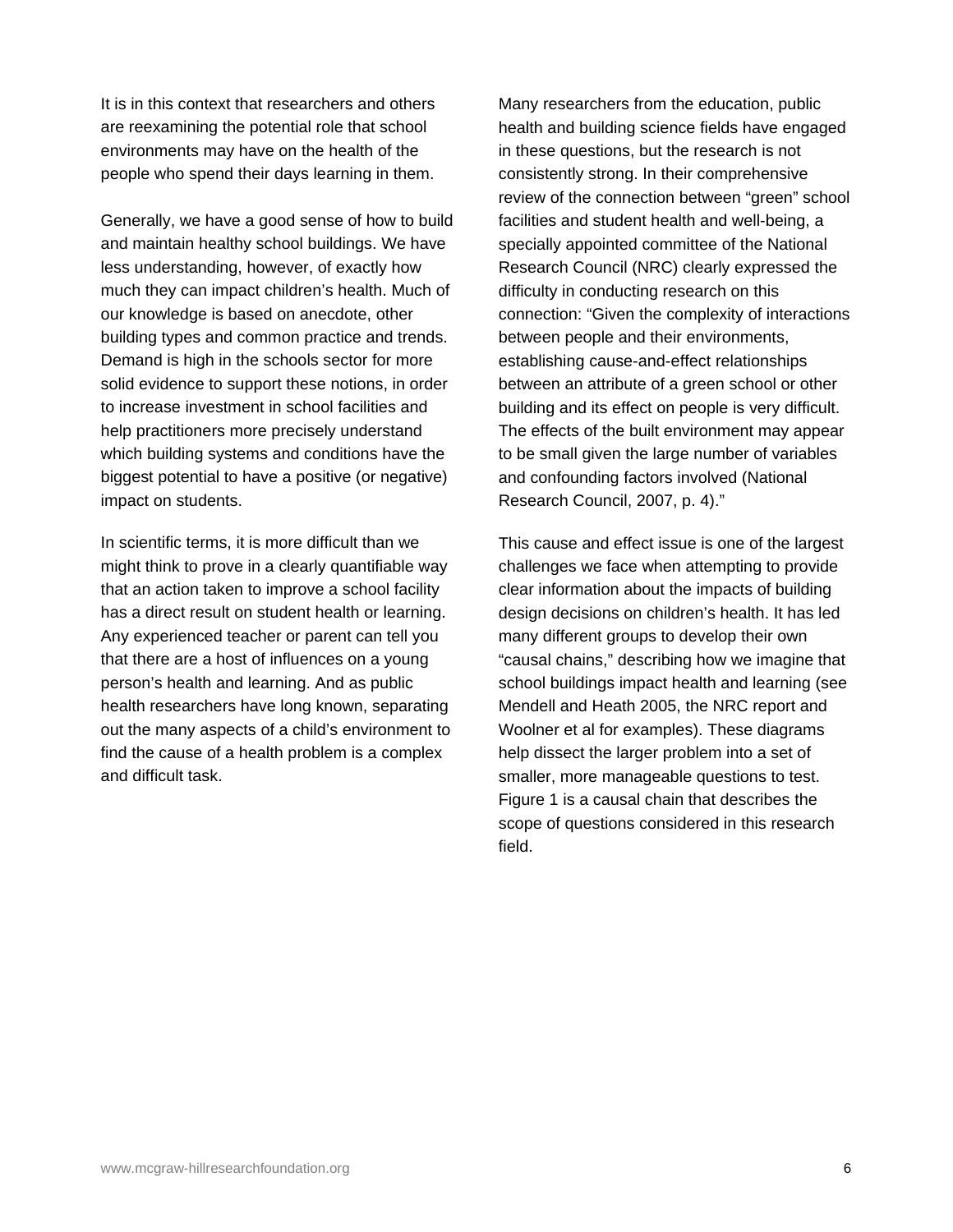#### **Figure 1:**



This diagram can be useful when describing what we know and what we need to find out about a particular phenomenon in schools. For example, we know that mold in a room can contribute to asthma rates, but we may not have proven that a certain type of maintenance practice alleviates mold growth. So, rather than needing to prove that the maintenance practice leads to fewer asthma attacks, we can simply test to see if the practice prohibits mold growth. This method can be especially useful when it is hard to get access to children's health and learning data; we may find that we do not need it if that link in the causal chain is already proven elsewhere.

Another important dynamic in this field is the desire to understand not only the difference between inadequate school facilities and adequate ones, but also between adequate

(functional, "normal," well-maintained) facilities and high-performance ones. Using a car metaphor as an illustration, Stricherz notes in an essay from 2000 that there was no research to date that showed that student performance improves "when facilities go from the equivalent of a Ford to a Ferrari—from decent buildings to those equipped with fancy classrooms, swimming pools, television-production studios and the like" [\(Stricherz, 2000\)](#page-0-0). This notion is widely agreed upon, but happily there is growing research in the "Ford to Ferrari" realm that has emerged in the past 12 years since Stricherz wrote his essay (G. I. Earthman, 2004; Schneider, 2002; Woolner, et al., 2007).

The difference between facilities of varying quality is not only important in determining how to help students excel, but it is also important in matters of equity. In comparing schools, and especially considering high-performance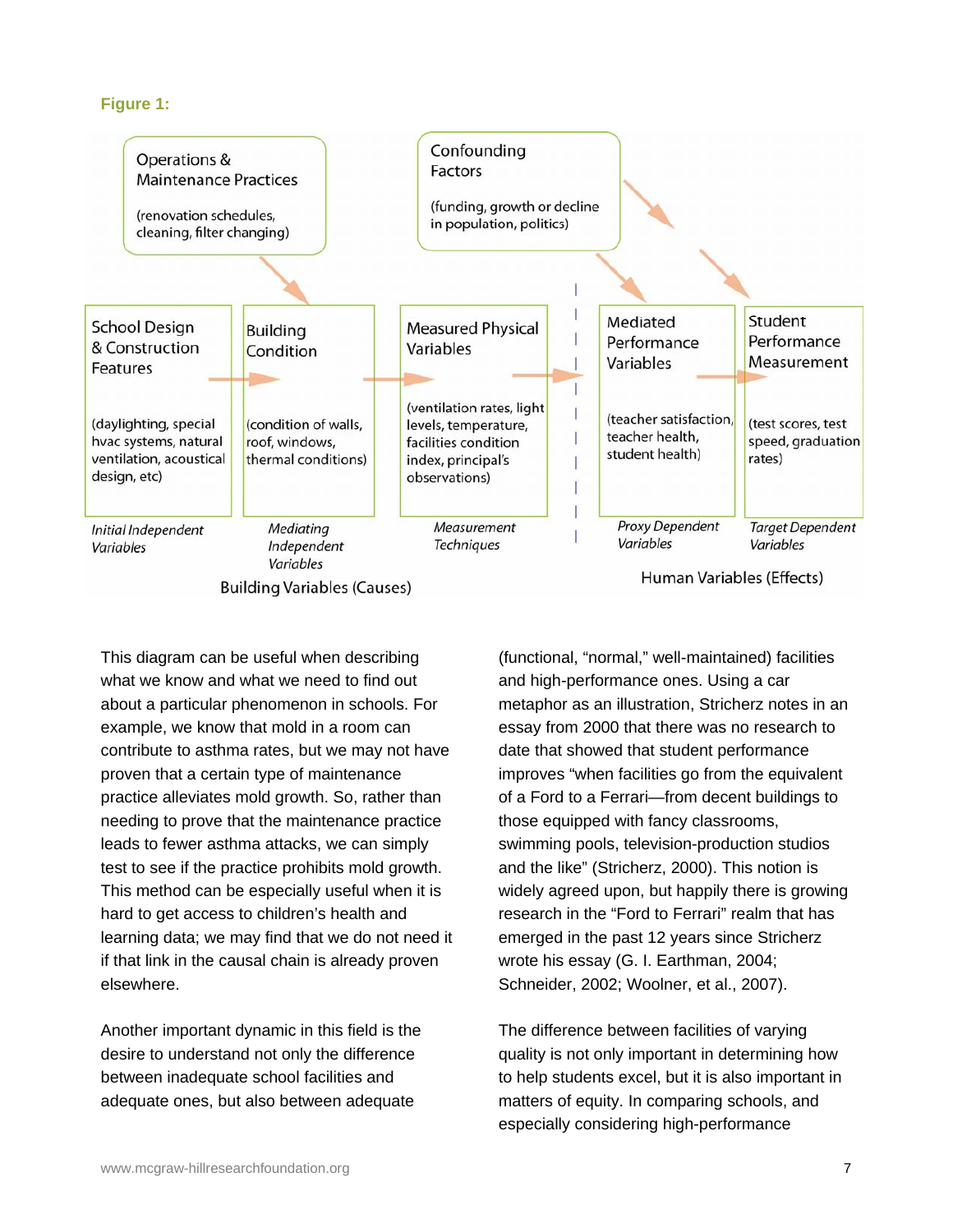facilities in comparison to standard ones, researchers must be aware of issues of equity and perceived equity in the communities in which they are working. A study from the 21st Century Schools Fund found that, although unprecedented investments were going towards school facilities, "these billions of dollars spent on facilities have not been equally available to affluent and low-income communities and for minority and white students" (M. W. Filardo, et al., 2006). Allocation of funds for school facilities is often spread unequally across states, within states and within districts because of politics and the ability of various groups to apply for available funds. Filardo reports that 31 states have seen legal action against the adequacy or equity of public education systems, including school facilities. In four states, the facilities specifically were the focus of the lawsuits.

In September 2011, the Center for Green Schools at the U.S. Green Building Council (USGBC) convened a meeting of school facilities researchers and stakeholders in Boston to discuss the progress made in connecting childhood health and school building conditions and to address research priorities. The participants of the meeting are listed in Appendix C and consisted of researchers in a variety of fields, including public health, architecture, education, planning, policy and a small group of advocates and practitioners. The primary focus of discussion was to examine the past ten years of research in the field, to identify what needs to be done in the development of new research and to work toward better translation of research into practice and policy. This document has been greatly informed by that meeting and endeavors to take the steps suggested by the participants, translating research and facilitating clear lines of communication about the research field and its needs.

### **What outcomes do we anticipate?**

This brief is intended for designers, school staff, school officials and researchers to explore questions that are central to the task of making these connections between school facilities and student health. It considers three central questions:

- 1. *What do we need to know so far* about this connection?
- 2. *What we are trying to find out* about this connection?
- 3. *How can we investigate* this connection?

Significant efforts have been made already in answering some of these questions, particularly in a 2006 National Research Council report entitled *Green Schools: Attributes for Health and Learning*. This document summarizes the information contained in the NRC report and others, making it easier for readers to see how they can contribute to advancing research in this arena.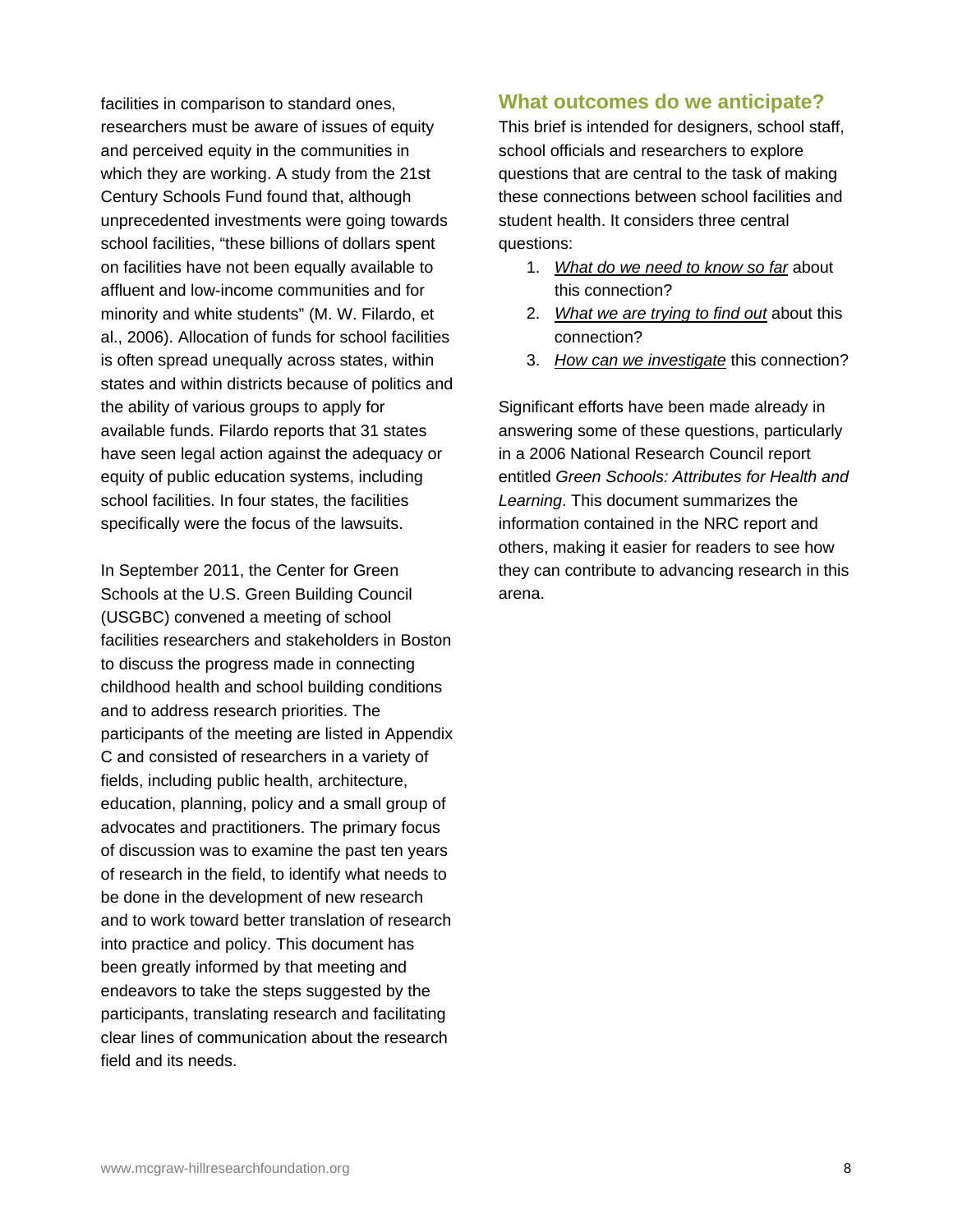# **How students…HEAR**

### **Acoustics are fundamental to learning**

Ample evidence exists that classrooms can have a negative impact on students' ability to hear, thus clearly making it difficult for them to absorb and retain information. Two major aspects of acoustics can have an impact. First, **background noise** can make it more difficult for students to hear teachers, and for teachers to speak without raising their voices and suffering fatigue as a result. It is widely understood that most people cannot comprehend a noise if it is not 15 decibels louder than the background noise level. Second, rooms that create more echoes due to hard materials can impair what acousticians call **speech intelligibility**. Acousticians have determined that speech is difficult to understand if a room is full of echoes, and they have developed a measurement for this called **reverberation time** (RT). A sound with a reverberation time of longer than 0.6 seconds is considered difficult to understand, and acousticians can predict and calculate these conditions based on the interior surface qualities of a room.

Indoor ambient noise is not the only issue in classrooms, however. One important study in this area considered students at a school in the regular flight path of an airport, noting that, while controlling for confounding factors like socioeconomic status, students in that school performed as much as 20% lower on a reading test than children in another nearby school (G. W. Evans & Maxwell, 1997).

### **What do we know today?**

Research in classroom acoustics is a robust field in which a clear connection has been made between proper acoustic design in schools and acoustic performance. This performance in turn has a direct effect on speech intelligibility and therefore on student learning outcomes ([Acoustical Society of America \(ASA\), 2009](#page-0-0)). One of the easiest ways to understand this connection is to imagine, as some researchers have simulated, what happens when students are unable to hear even 10% of a teacher's spoken words because of interferences in the acoustical environment. Many well-controlled studies corroborate the importance of low background noise level and speech intelligibility in maintaining appropriate acoustic conditions for student learning (Berg et al., 1996; Crandell & Smaldino, 1995; Knecht et al., 2002). Studies have also measured how unexpectedly poor many existing classrooms perform acoustically, demonstrating the extent of the problem (Feth & Whitelaw, 1999, Sato & Bradley, 2008).

One recent study looked at classroom reverberation and children's performance and well-being in a set of classrooms in Denmark (Klatte et al, 2011). In classrooms with different reverberation times (RT), they compared the children's short-term memory, speech perception abilities and attitudes about their classrooms and teachers. They compared classrooms with RTs from 0.49 to 1.1 seconds (the ANSI standard calls for a maximum of 0.6 seconds in regular sized classrooms) and found a significant negative impact on short-term memory and speech perception as reverberation time increased.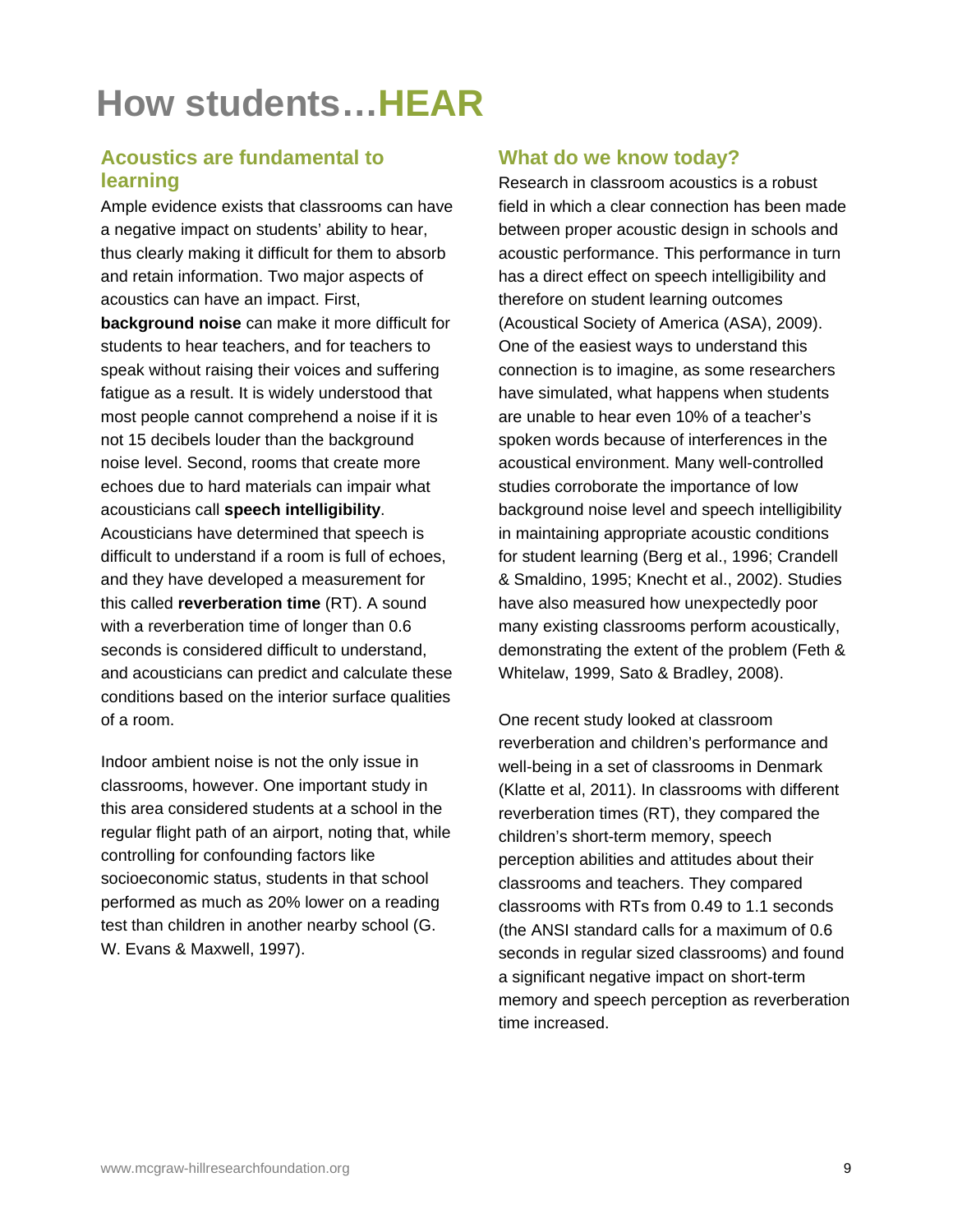### **What research on the acoustical environment is still needed?**

We need to understand much more about how classrooms impact students' hearing and how best to design schools in order to enhance the acoustical environment in the classroom.

- The education community needs more information on the state of existing classrooms today in order to understand how much improvement is needed. What percentage of American classrooms need acoustic improvements?
- **Which is a more prevalent problem in** classrooms: background noise issues or speech intelligibility?
- In newer high-performance buildings, according to one study, acoustics are the most frequently cited area of dissatisfaction among occupants and are worse than non- 'green' buildings (Baker, 2010). What is the issue in high-performance buildings, and how can they be designed better?
- How can we better understand children with hearing impairments, and how do we best provide for their needs in classroom environments?

### A reliable standard helps the industry

**The school building industry has a tool for designing excellent classrooms in regards to acoustics—a standard released by the Acoustical Society of America, called**  *Acoustical Performance Criteria, Design Requirements, and Guidelines for Schools* **(also known as ANSI-ASA 12.60). This document lays out a set of performance standards for classrooms and also has a great deal of information about the connection between acoustic design and student learning.**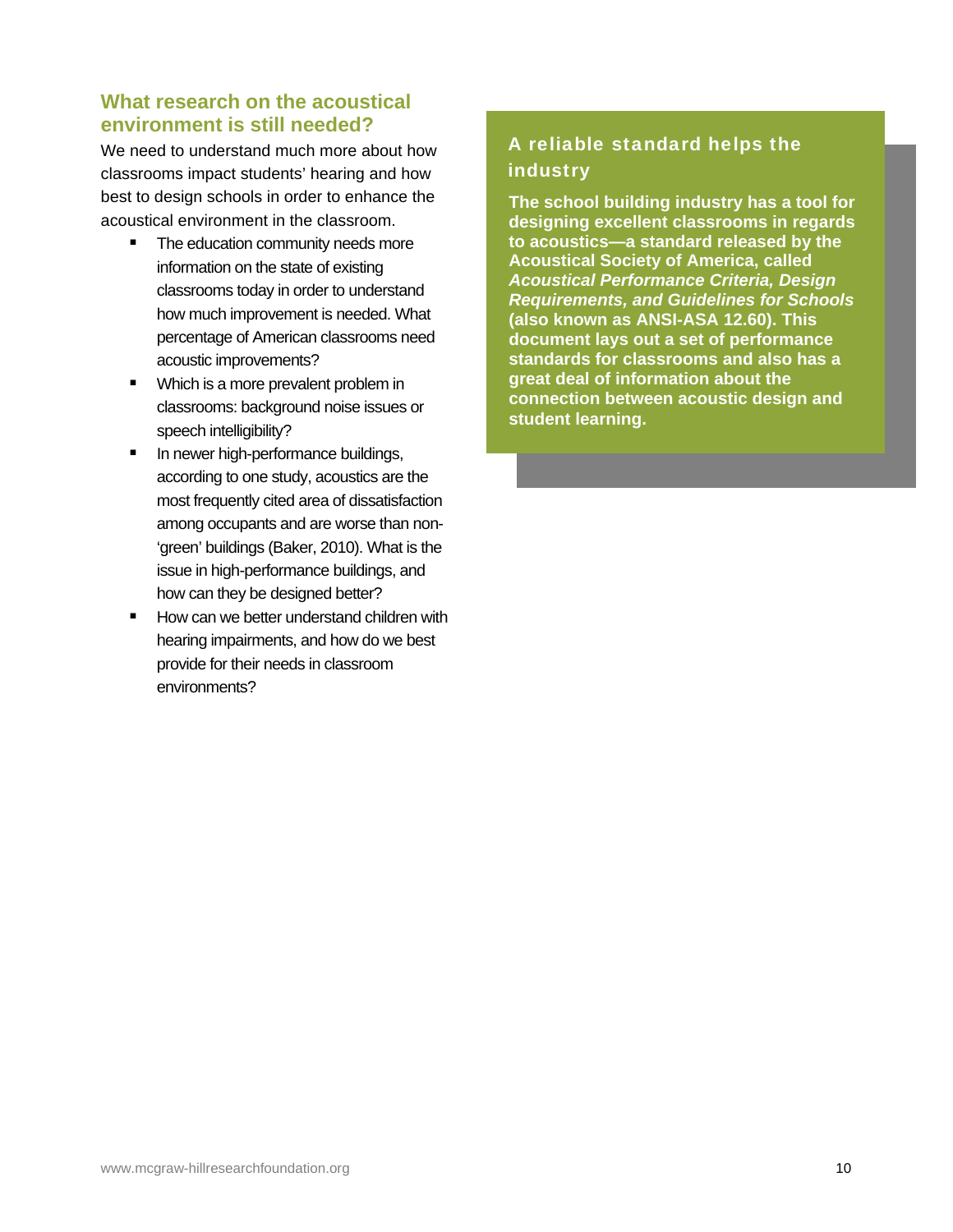# **How students…BREATHE**

### **Clean indoor air—a valued but elusive resource**

One measureable impact that school buildings can have on teachers and students is in the area of air quality and ventilation. Building systems and materials can either have a positive impact on overall air quality in a building (when heating, ventilation and air conditioning (HVAC) systems filter out pollutants in ambient air), or they can contribute to a deterioration of air quality, through increased particulate matter, volatile organic compounds (VOCs) and other toxic materials, moisture intrusion that leads to mold problems and other toxins and irritants. Many building professionals are becoming aware of how many materials in our indoor environments are unhealthy for us, especially building materials.

One group of well-known toxins in the building industry is VOCs, carbon-based chemicals that easily evaporate at room temperature. VOCs can have a variety of health impacts including respiratory issues, visual disorders, memory impairment and more. Mold also receives much attention, primarily for contributing to respiratory illness and asthma.

But there are several other toxins whose prevalence and impacts have just begun to be understood more fully. These are toxins such as formaldehyde (present in many building products, such as furniture and casework) as well as Phthalates and Bisphenol A (BPA), both of which are present in many plastics used in construction. These chemicals are not only problematic in terms of breathing and respiration, but also more generally can have health impacts simply due to proximity or skin exposure. More details about specific air quality issues in schools are publically provided by the U.S. EPA.

### **What do we know today?**

This area of research has developed significantly as HVAC system technology has evolved and as knowledge of Sick Building Syndrome (SBS) has spread more widely. This field of research is highly technical and largely consists of medical research. A research summary written by Mendell and Heath in 2005 provides a list of known studies that investigate the effects of various air pollutants on children's health in schools. This study makes clear, however, that there is not yet enough evidence to indisputably link air pollutants to a direct impact on learning. These same researchers and others at Lawrence Berkeley National Laboratories (LBNL) have also recently developed an online library called the Indoor Air Quality Scientific Findings Resource Bank, which gives thorough information on the many aspects of this field.

One area where research is clearly required is the lack of adequate ventilation in classrooms, despite long-standing codes and practices of the HVAC industry ([Godwin & Batterman, 2007\)](#page-0-0). Many classrooms do not have active ventilation but depend exclusively on windows and doors. In one field study on real measured ventilation rates in schools, some classrooms were reported to have mechanical ventilation rates as low as 3.4 cubic feet per minute [\(Turk et al.,](#page-0-0)  [1989\)](#page-0-0). That is less than a third of the required rate (15 cfm) provided by ASHRAE in Standard 62 for classrooms. According to the LBNL Resource Bank, "Three studies of ventilation and respiratory illness (one performed in military barracks, one in a nursing home and one in a jail) found an increase in respiratory illness with very low ventilation rates compared to substantially higher ventilation rates (2.5 versus 20 cfm per person, 8 versus 26 cfm per person, 4 versus 8 cfm per person). In these studies, the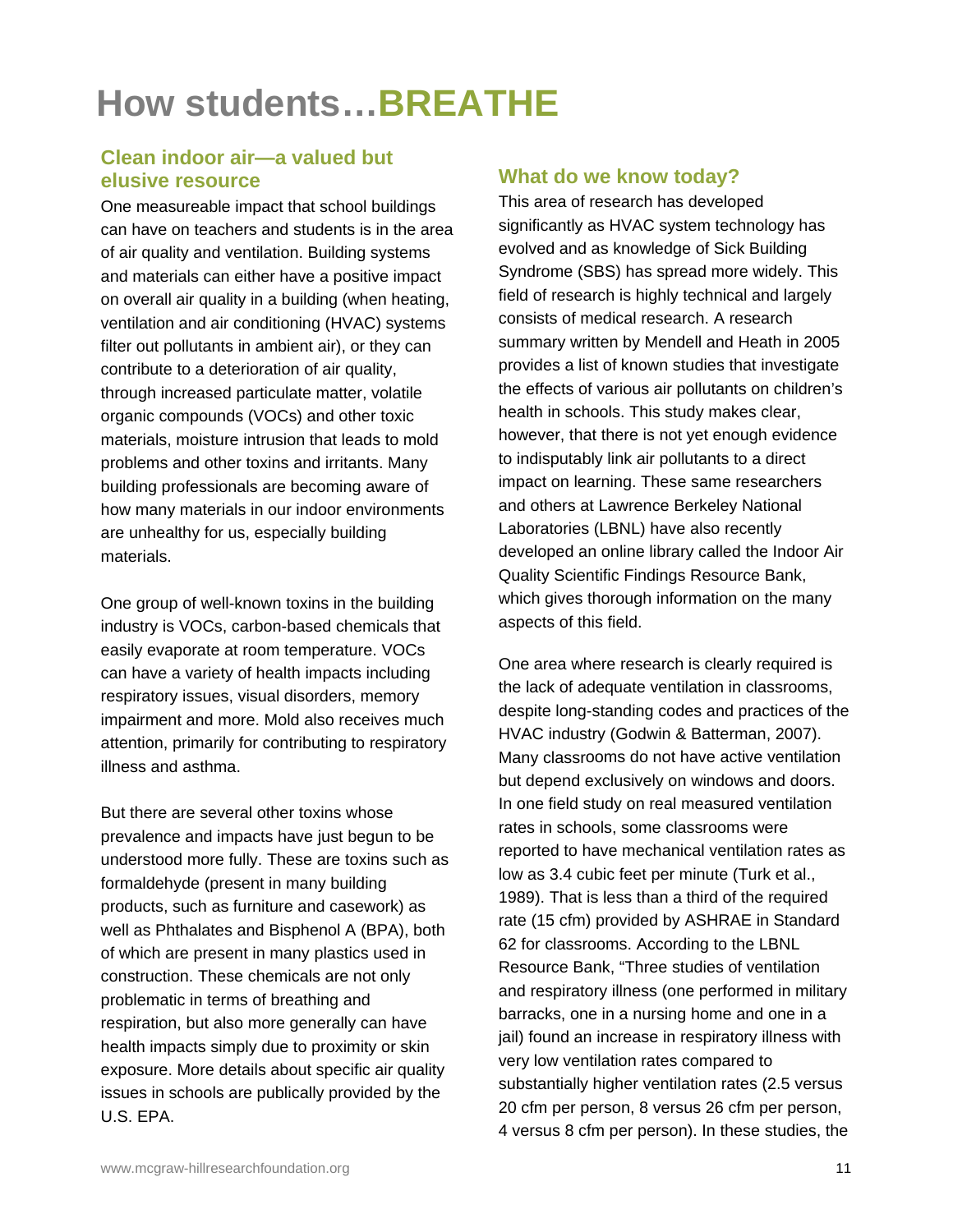percentage increase in respiratory illness in buildings or spaces with the lower, compared to higher, ventilation rates ranged from approximately 50% to 370%. Similar results might be expected in other high density buildings such as school classrooms, though no data are available." The Resource Bank also reports similar details about the impact that ventilation rates can have on SBS. In fact, one major synthesis of existing research declared that sufficient evidence existed to say that ventilation rates *below 50 cfm* per person can negatively impact the health and productivity of occupants, which is an astonishingly high number to achieve in practice.

Recent years have seen significant strides in research regarding ventilation rates,  $CO<sub>2</sub>$  levels and student achievement in schools. In one notable study, researchers found that task speed increased significantly in students (10–12 years old) when outdoor air supply rates were increased from 6.4 to 18 cfm/person, which produced a  $CO<sub>2</sub>$  level change from 1300 to 900 ppm ([Wyon & Wargocki, 2007](#page-0-0)).  $CO<sub>2</sub>$  levels and ventilation have also been shown to have a connection to average daily attendance (ADA). In a 2004 study, Shendell et al studied 409 typical classrooms and 25 portable classrooms in Washington and Idaho, comparing indoor  $CO<sub>2</sub>$ levels to student attendance records. In classrooms where  $CO<sub>2</sub>$  was measured to be regularly surpassing 1000 ppm, they saw a 0.5%–0.9% average decrease in ADA. Incidentally, in portable classrooms, annual ADA was 2% lower than in traditional classrooms.

Research has also been conducted on the presence and condition of the ventilation systems themselves and their connections to student health and learning. One study showed a decrease in respiratory illness (asthma in particular) in schools in Sweden that had new ventilation systems installed (compared to schools with older ventilation systems or none)

([Smedje & Norbäck, 2000\)](#page-0-0). However, the results have been mixed. Rosen & Richardson found a drop in absenteeism in another study where electrostatic air cleaning technology was installed, but only for 1 out of 3 years of their study, making the results somewhat inconclusive [\(Rosen & Richardson, 1999](#page-0-0)). Wyon and Wargocki also reported testing airborne particles, electrostatic air cleaners and test performance in their 2007 studies but found no notable relationships. So, while these phenomena are clearly being investigated, there are few conclusive findings so far.

It should also be noted that, in addition to indoor air quality, student health can be adversely affected by poor outdoor air quality in and around school buildings (Frumkin et al, 2007). A great number of sources of outdoor air pollution can affect children and adults alike, and the U.S. EPA has recently published a comprehensive guideline on school siting that addresses many of these issues (see Resources section).

### **What research on air and pollutants is still needed?**

Since public health research has already shown a strong connection between air pollutants and respiratory health, the focus of recent research has tended to be more in understanding the impacts of design decisions and building materials. The most informative research in air quality considers HVAC design and materials specifications as the independent variables and examines the effects that these decisions have on (a) direct air pollutant measurements, (b) health impacts or (c) productivity impacts. Specifically, the following issues need further consideration:

- **How do various HVAC system designs** and maintenance procedures impact air quality?
- **How does materials selection, such as** those that include VOCs, affect student health and learning?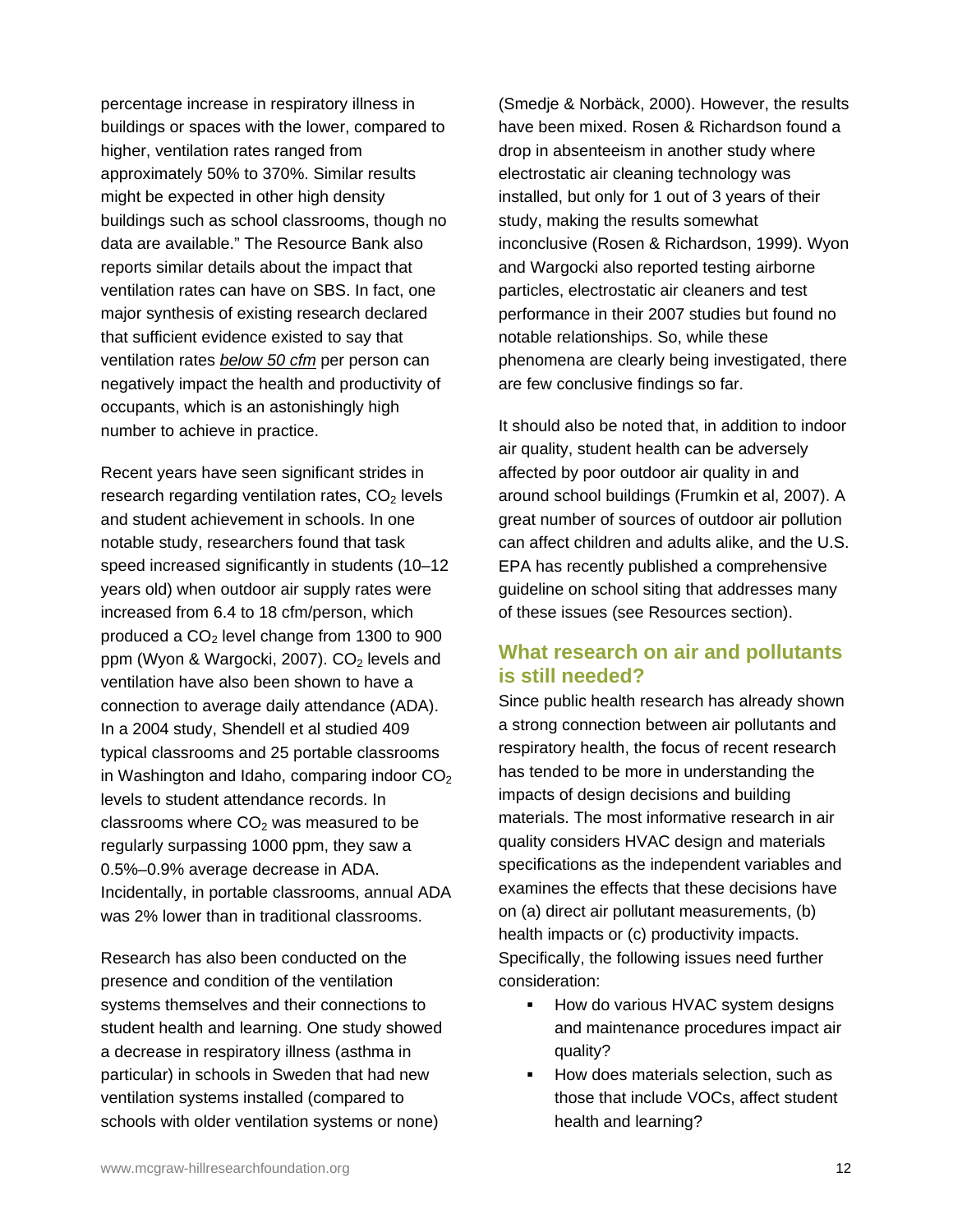# **How students…SEE**

### **Classroom lighting and visual experience**

Research on lighting and classrooms has been conducted for over a century, but attention in recent years has focused on the importance of natural light, after a departure from natural lighting for two decades in the 1970s and 1980s. Part of the issue has been understanding more precisely why natural light seems to have good results in schools. Intuitively, it makes sense that daylight would enhance the learning environment, but, because school districts are asked to justify facilities decisions using quantifiable means, researchers have attempted to show more conclusively that daylight is objectively positive for schools. This research includes seeking objective information about specific daylight design strategies (like skylights, clerestories, frosted glass, etc.) to ascertain whether certain strategies are more beneficial than others in terms of student health and learning.

The visual qualities of a learning environment are some of the most crucial building aspects to design properly since children depend heavily on sight in the learning process. In the early days of lighting research in schools, the focus was purely on quantity—in how much light to provide for given tasks. Quantity of light is largely agreed upon today. Less understood are issues of how light quality impacts student health. The question that follows, then, is how to ensure that we achieve a truly high-performing visual environment through design.

### **What do we know today?**

The impact of daylight on student health and learning has been thoroughly studied. Up until the 1970s, it was widely appreciated that natural daylight was necessary for healthy learning environments. But when the energy crisis hit in the early 1970s, designers began building

schools with no windows to save energy. They conducted research at this time to test how the change impacted students and found no discernable impact on test scores. However, researchers did find that teachers and students were very dissatisfied, but they did not believe that these attitudes could impact student performance and, thus, did not deem the dissatisfaction critical (Baker, 2011).

School building professionals have learned from experience, and we have begun to understand the biology of this phenomenon. For example, one study found that students without access to natural light showed a delay in seasonal cortisol production, a hormone that is positively associated with concentration abilities [\(Kuller &](#page-0-0)  [Lindsten, 1992](#page-0-0)). More recently, Figueiro and Rea showed that dim light melatonin onset (DLMO) is delayed significantly (by 30 minutes) after a five-day intervention in which a group of 8th graders wore glasses that kept out all shortwave (solar) light exposure while they were at school. DLMO helps entrain the circadian system, and thus, this study showed that an absence of short-wave light (daylight) can contribute to sleep problems in adolescents.

Regarding academic impacts, one well-known study showed that students in daylit classrooms had greater improvement over the course of one school year in math and reading standardized tests than students in windowless classrooms (Heschong Mahone Group, 1999). The numbers from this report are often oversimplified to state that daylighting improves test scores by vast margins. However, the authors of the study were quite clear on this point, noting, "We have merely shown an association between the presence of daylight and higher student performance, not shown that daylighting causes students to learn more." A paper by Boyce et al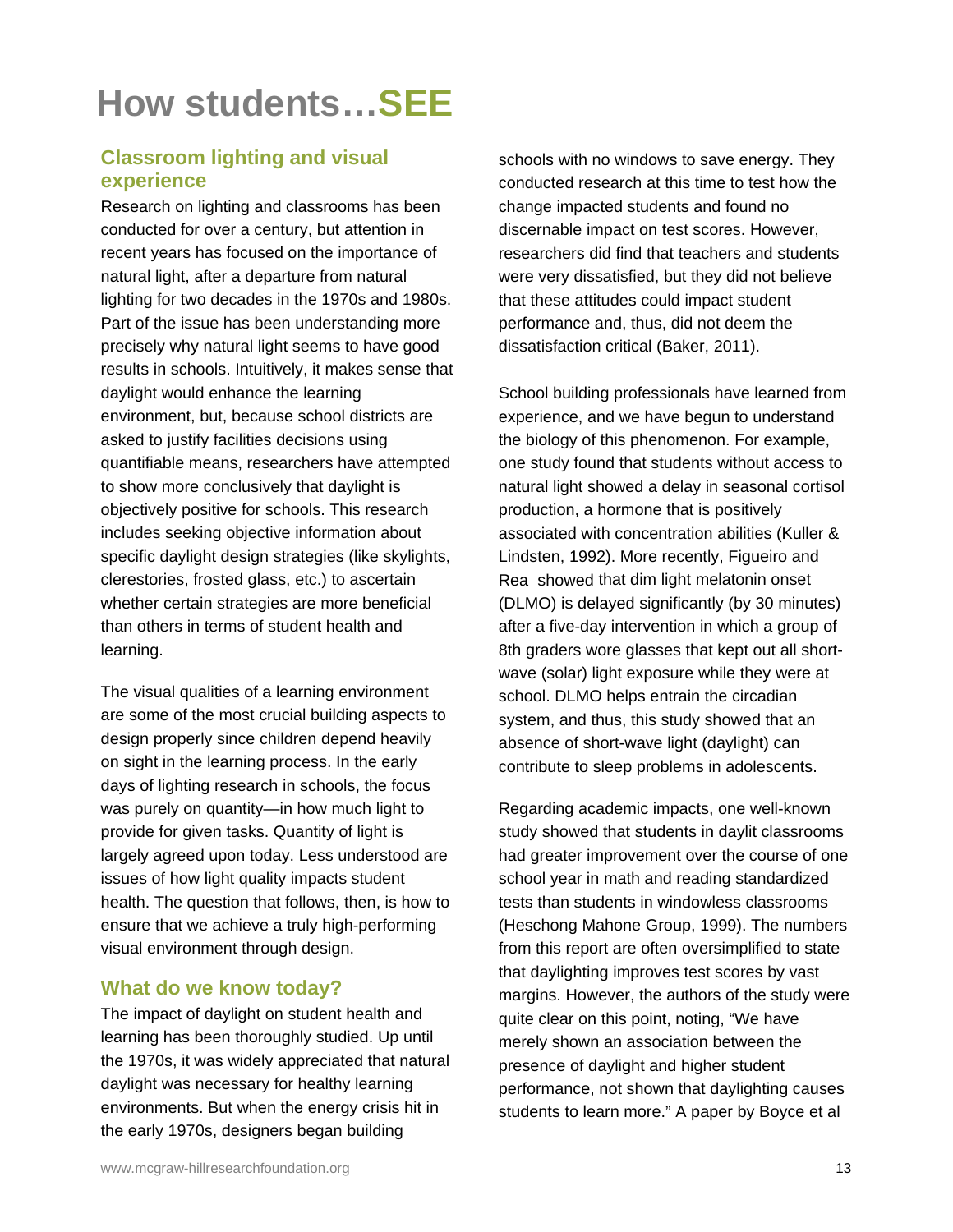notes that when other factors are accounted for, the percentage increase in student performance that can be attributed directly to daylighting is 0.3%, a considerably smaller number than the 20% or 26% often cited from the Heschong Mahone study [\(Boyce, et al., 2003](#page-0-0)). It is still a positive impact but must be seen as part of a system of factors that contribute to student performance.

Other aspects of the classroom environment can be informed by what we know about how children see. For example, it is well known by doctors that eyestrain and visual acuity problems can develop if students have only short distance views available to them. In order to keep eyes healthy, long distance views are needed, indicating that views to the outdoors should be present and unobstructed where possible. In another study by the Heschong Mahone Group, *Windows and Classrooms*, researchers found an association between academic achievement and classroom views to the outdoors ([Heschong, 2003](#page-0-0)).

### **What research on classroom lighting and views is still needed?**

Our understanding of quality lighting environments is always growing, and there are many opportunities for further studies in this area.

- Significant demand exists for more feedback comparing visual comfort of different natural and artificial lighting configurations.
- Also needed are more documentable and performance-based design guidelines that can reliably produce excellent visual environments (in classrooms and otherwise). Therefore, a research opportunity is available to test the effectiveness of potential metrics.
- $\blacksquare$  In the field of artificial lighting, the emergence of Light Emitting Diode (LED) lighting may warrant more intensive research as this new technology slowly makes its way into school buildings. LEDs have the potential for flicker, and a recent working group of the Institute of Electrical and Electronics Engineers (IEEE) released a report on the matter. The report stated the need for field research to investigate the flicker more fully. Automatic shading devices and other window technologies, such as electrochromic glass, may also warrant field research, none of which is necessarily unique to children and schools but should be considered in a school context.
- In one guide for the construction of school buildings from over a century ago, the author noted that window sills should "not be higher than 3½ feet from the floor, since it is desirable that the pupils should be able to rest their eyes at times by looking out at more or less distant objects" [\(Briggs, 1899, p. 8\)](#page-0-0). While this subject has been often theorized, few existing studies have looked at the question of views from classrooms specifically. Also of interest would be research that looks specifically at students with learning disabilities or higher levels of distractibility, in order to better understand how views may affect different types of learners.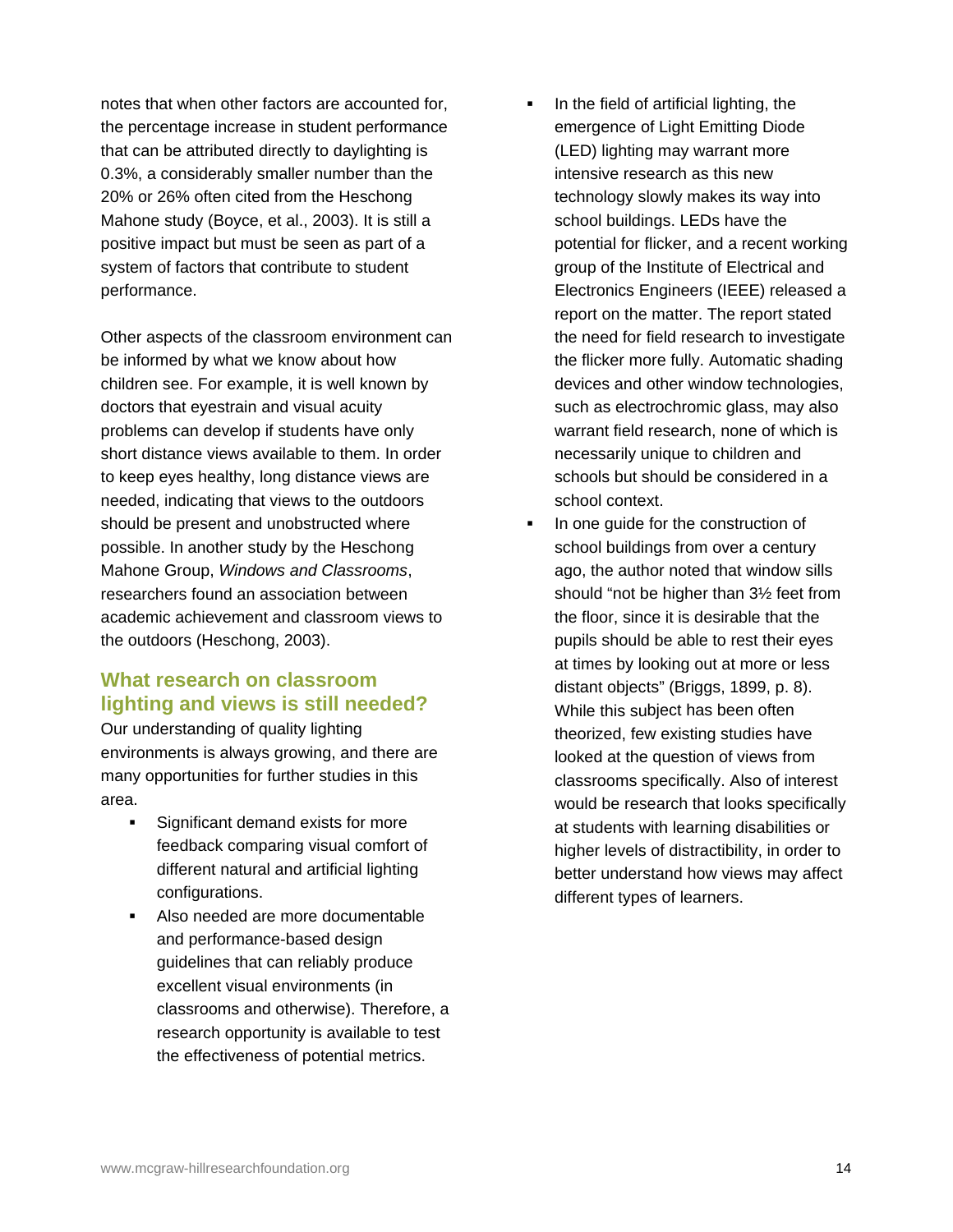# **How students…FEEL**

### **Thermal comfort in the classroom**

Studies since the 1930s have supported the notion that classroom interiors needed to be kept within a small band of temperatures to be comfortable. This knowledge has been reflected in U.S. and international building codes [\(Brager](#page-0-0)  [& de Dear, 1998](#page-0-0); [Fanger, 1970](#page-0-0)). Indeed, our understanding of rough temperature comfort ranges remains clear, but, as has been the case with many aspects of the indoor environment. we have learned in recent years that basic quantification of thermal comfort is not the whole story. Thermal comfort is not just about providing ample amounts of adequately heated or cooled air but is also related to user control, air velocity, radiant surfaces, clothing and activity level. As these issues have been considered more thoroughly, a more complex research field has emerged.

### **What do we know today?**

The idea that a constant neutral thermal environment is needed in school environments is still popular, as shown in a well-regarded literature review by Schneider in 2002, which reports that "students will perform mental tasks best in rooms kept at moderate humidity levels (forty to seventy percent) and moderate temperatures in the range of sixty-eight to seventy-four degrees Fahrenheit." The trend to focus exclusively on controlled temperature and humidity grew to its most extreme in the 1970s in school buildings, as designers eliminated windows altogether in an attempt to keep temperatures constant while reducing energy use. However, recent research questions the logic that 'neutrality' is always comfortable and points out the types of discomfort that many occupants of contemporary buildings report. Occupants especially complain of being too hot in the winter indoors and too cold in the summer as typical indoor conditioning is insensitive to

outdoor conditions (Brager & de Dear, 1998). These 'neutral' air-conditioned spaces may also not always be best for student health. In a recent study in a hot and humid climate, researchers found that students attending naturally-ventilated child care centers had lower levels of asthma symptoms and allergies than those in airconditioned child care centers ([Zuraimi et al.,](#page-0-0)  [2007\)](#page-0-0).

However, the knowledge that a reasonable and constant temperature can positively impact student health and learning is still relatively firm. Current research continues to produce findings that indicate that even small temperature changes can have an impact on student performance. Wyon and Wargocki, in their recent studies published in 2007, showed a significant effect on student speed on the same tests when temperatures were lowered from 77° to 68° F. The result was reported to be a linear relationship, where reducing air temp "by 1.8° F improved performance in terms of speed by from 2%–4%" in all tasks.

One particularly crucial area of recent research looks into the effect that perceived or actual personal control over temperature can have on overall comfort and health. First, studies in the 1990s showed that teachers have a strong preference for thermal controls of some kind and see it as an influence on student achievement and their own performance ([Heschong, 2003](#page-0-0); [Lackney, 2001\)](#page-0-0). Questions remain, of course, regarding how to provide individual thermal control while keeping energy use in check. In a more general sense, thermal comfort research in schools continues to be more focused on testing energy savings potential. Most current effort focuses on achieving acceptable thermal conditions and ventilation rates with lower energy consumption.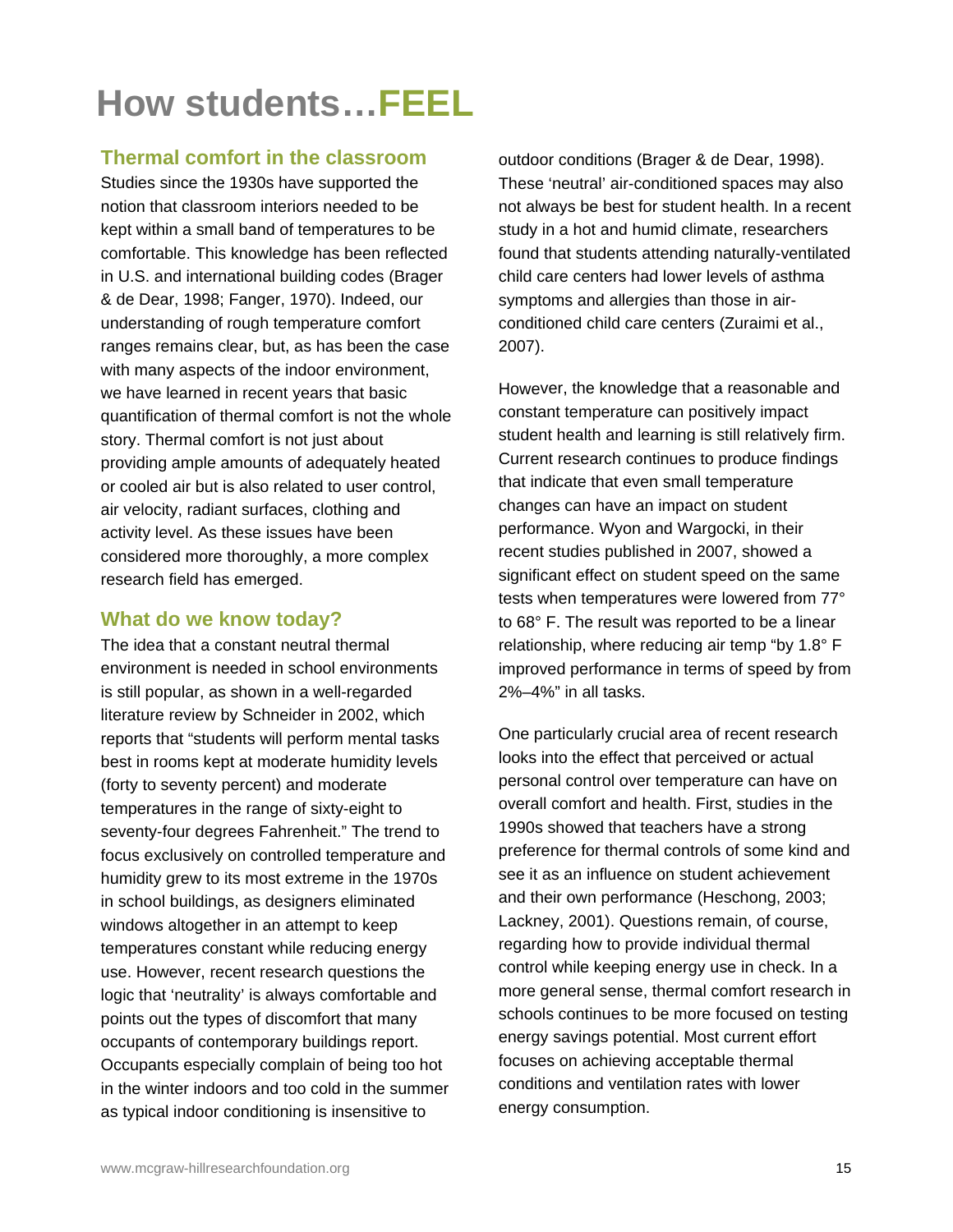### **What research on thermal environment is needed?**

Our challenges lie less in understanding how to create a static thermal environment than in learning how best to add to our growing toolkit of thermal comfort strategies in ways that enhance student health best. A few of our primary challenges in this area are as follows:

- As newer, low-energy heating and cooling methods become more popular in high-performance buildings, there is a greater need to understand the potential impacts these systems (e.g., underfloor air distribution, radiant heating and cooling, natural ventilation) can have on student health and well-being.
- Additionally, the demand is constant for more information on what the ideal level of control over temperature and ventilation should be in a classroom, to optimize both comfort and energy performance.
- Finally, thermal comfort can be an important aspect of research into air quality, since the two are inextricably connected in many regards. Thus, research in both fields should consider the potential related impacts of how air is delivered to classrooms and the quality of that air.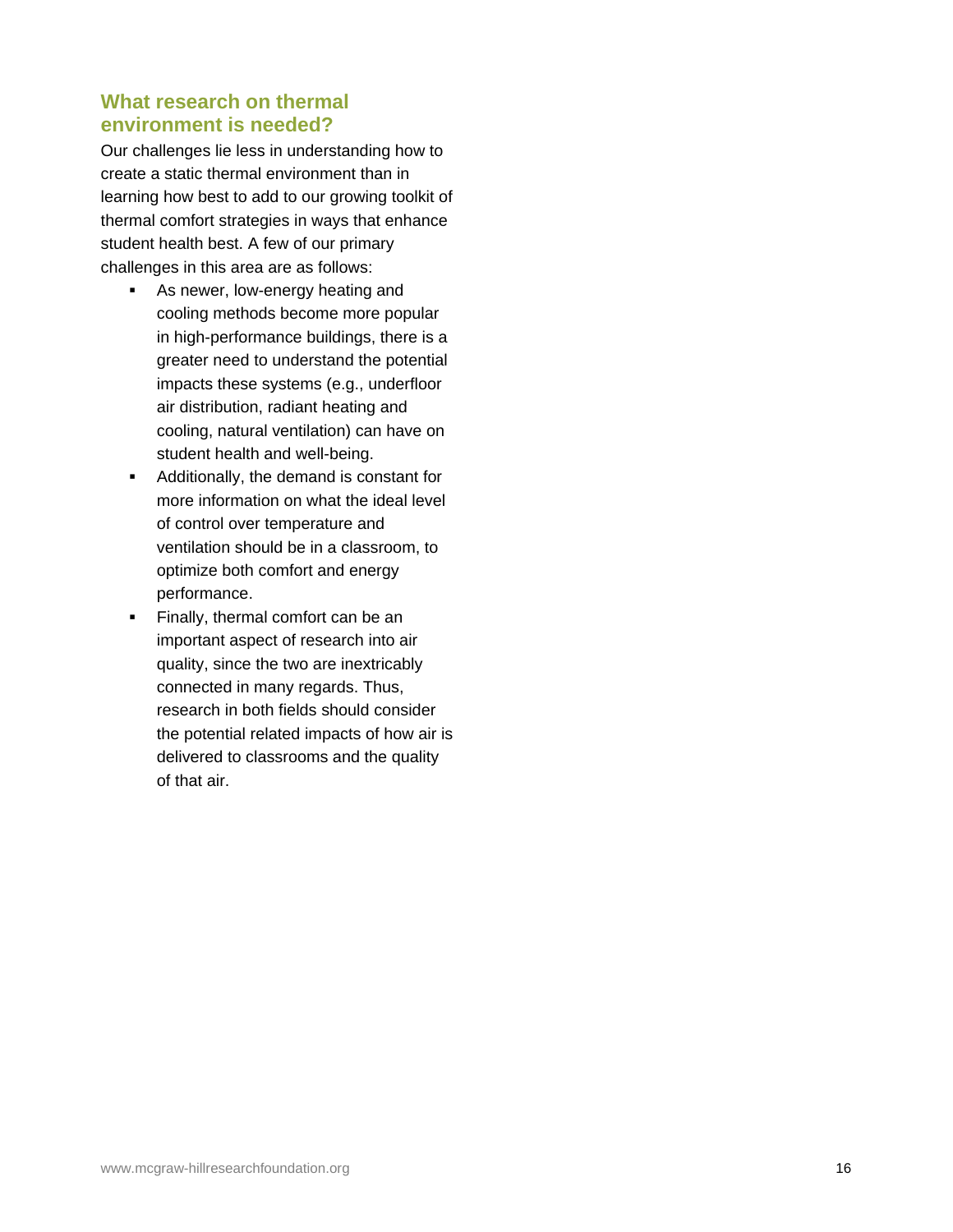# **How students…THINK AND LEARN**

### **Cognitive functioning and the environment**

Any teacher will tell you that many factors impact how a student learns. Interest is growing in studying how cognition is affected by environmental factors, and yet our understanding of the biology of learning and thinking is still in its infancy. What we understand thus far is largely in relation to hormones, such as those discussed in the "How Students See" section (see page 13). More frequently, connections between the school environment and learning have been made not with a *direct causal* linkage but rather from observational studies that note where student performance differences have been found that could be attributed to environmental factors. These studies are very promising, but they do not necessarily guarantee that practitioners will see the same effects in their schools.

### **What do we know today?**

Much of our knowledge about the connection between good school facilities and student learning comes from observational studies. For example, a recent study looked at one school district in Connecticut and found that when school construction projects were undertaken by the district, test scores across all schools went up noticeably afterward (Neilson and Zimmerman, 2011). This finding is promising since researchers accounted for differences in socioeconomic levels and other confounding factors. Still, more controlled studies are needed—even a national study that looks at similar phenomena—so that other potential causes can be ruled out.

Another group of observational studies looks more at connecting environmental factors to students' abilities to be fully alert or even attend class, the reduction of which would have an obvious impact on learning. For example, studies mentioned in the "How Students Hear" section (see page 9) showed that a large percentage of teachers' words were missed in adverse acoustic environments. We can therefore infer an impact on learning without needing to use test scores or other more complex, problematic metrics. Alternatively, researchers engage education specialists to help them derive appropriate tests to evaluate student learning for their research. Wargocki and Wyon (2007), for example, worked with experts in educational metrics to establish appropriate measures of subjects' performance in their recent research on ventilation rates in classrooms. The more fresh air provided, the better students performed on these specific tests.

A few organizations, such as the Academy of Neuroscience for Architecture, are working to develop a more scientific basis for how school environments impact student cognition. This research often looks more generally at how environmental factors affect our brains and thus is relevant but not specific to school environments.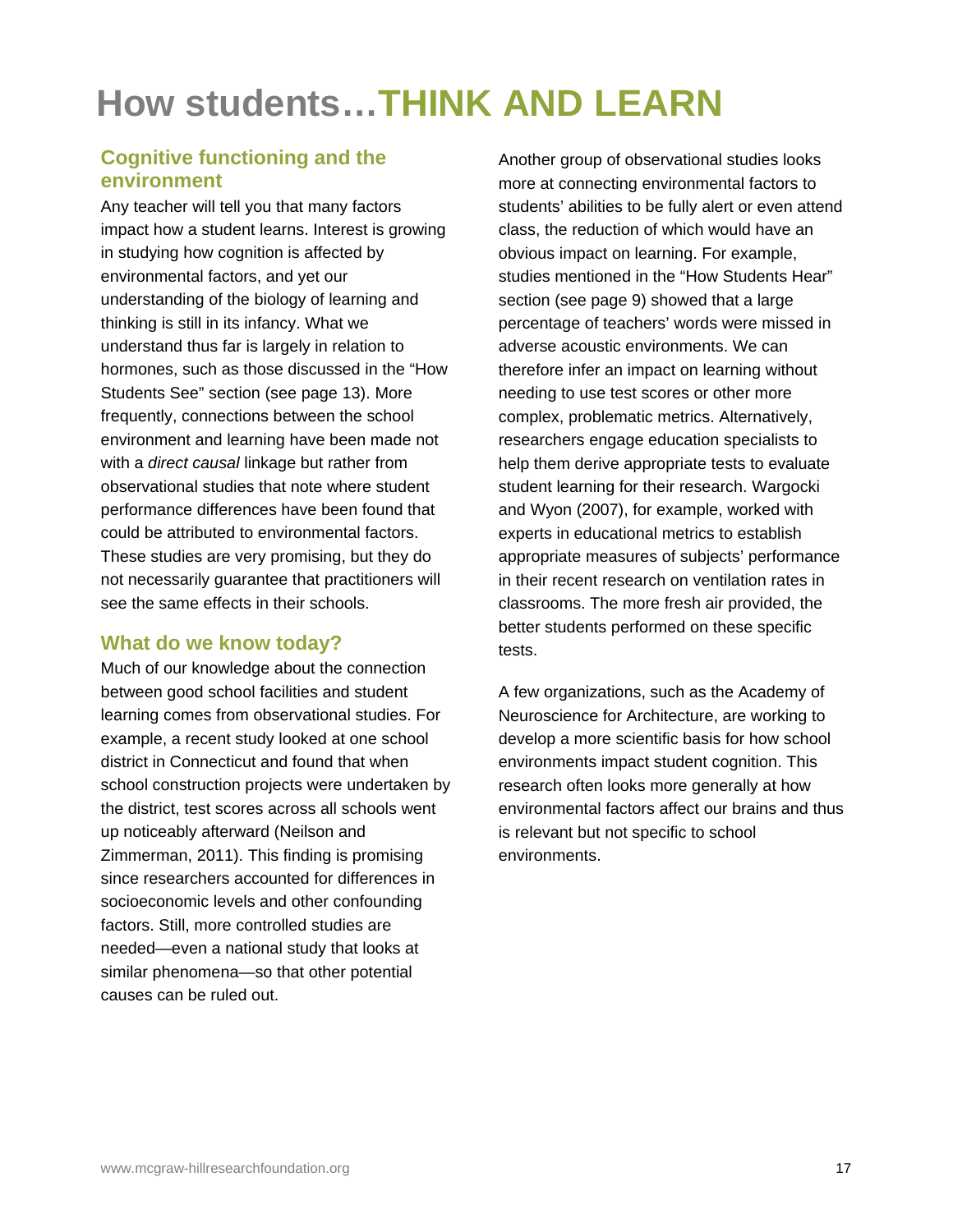### **What research on learning and cognition is needed?**

Although some have a natural tendency to believe that the connection between better school buildings and student learning is clear, proving this in a scientific experiment is difficult. There are many dynamics at play, requiring researchers from very different fields to work together. This diversity of perspectives has led to a "paucity of clear, replicable empirical studies, particularly research which addresses specific elements of the environment" [\(Woolner](#page-0-0)  [et al., 2007, p. 48\)](#page-0-0).

Educational researchers and educators are the first and most vocal skeptics of overstated claims about academic outcomes since they know how many elements can influence student learning and standardized test scores in particular, including the importance of quality teaching and parental support (Boyce et al., 2003). On the other hand, building researchers are disappointed to see oversimplification of building systems and how they are evaluated when reading studies from the education or economics fields. Interdisciplinary research is necessary to address these issues. Specific research studies needed in this area are as follows:

- **Studies that look at average daily** attendance (ADA) as a proxy for student learning to study the effects of building systems like lighting, heating system type and air filtration techniques. ADA impacts may be seen over the course of a year and may relate to or indicate various health issues.
- Comparisons of nearly identical school buildings (such as prototype designs) that have one different building component (a different daylighting approach or lighting controls, for instance), looking for effects by using a proxy for student learning like speciallydesigned tests or satisfaction surveys.

• National studies that look at college admissions rates and other metrics of student achievement and compare these factors to school building details, such as HVAC system type, floor coverings, daylighting strategies or similar specific, actionable factors.

#### **What do standardized tests measure?**

The use of standardized test scores in evaluating school buildings is a growing controversy in the field. As Schneider notes in his seminal literature review on the topic of school facilities and academic achievement, "standardized test scores have been a principal measure of learning outcomes. And in much of this work discussed [in the review], higher test scores have become the holy grail of facilities reform" (Schneider, 2002, p. 8).

However, the validity and usefulness of standardized testing in America is highly contentious, especially since the passage of the No Child Left Behind Act in 2001. As one prominent educational scholar notes, "[i]n contrast to testing in most other countries, testing in the U.S. is primarily controlled by commercial publishers and non-school agencies that produce norm referenced, multiple-choice instruments designed to rank students cheaply and efficiently. These instruments were initially created to make tracking and sorting of students more efficient; they were not intended to support or enhance instruction" (Darling-Hammond, 1991).

The trend towards using standardized test scores is understandable, given that they are currently tied to funding for schools and school districts, and the data are relatively accessible to researchers. However, when we design studies to look at the impact of daylighting,  $CO<sub>2</sub>$  levels, acoustics and other environmental factors, the important question is which specific cognitive skills we are hoping to optimize.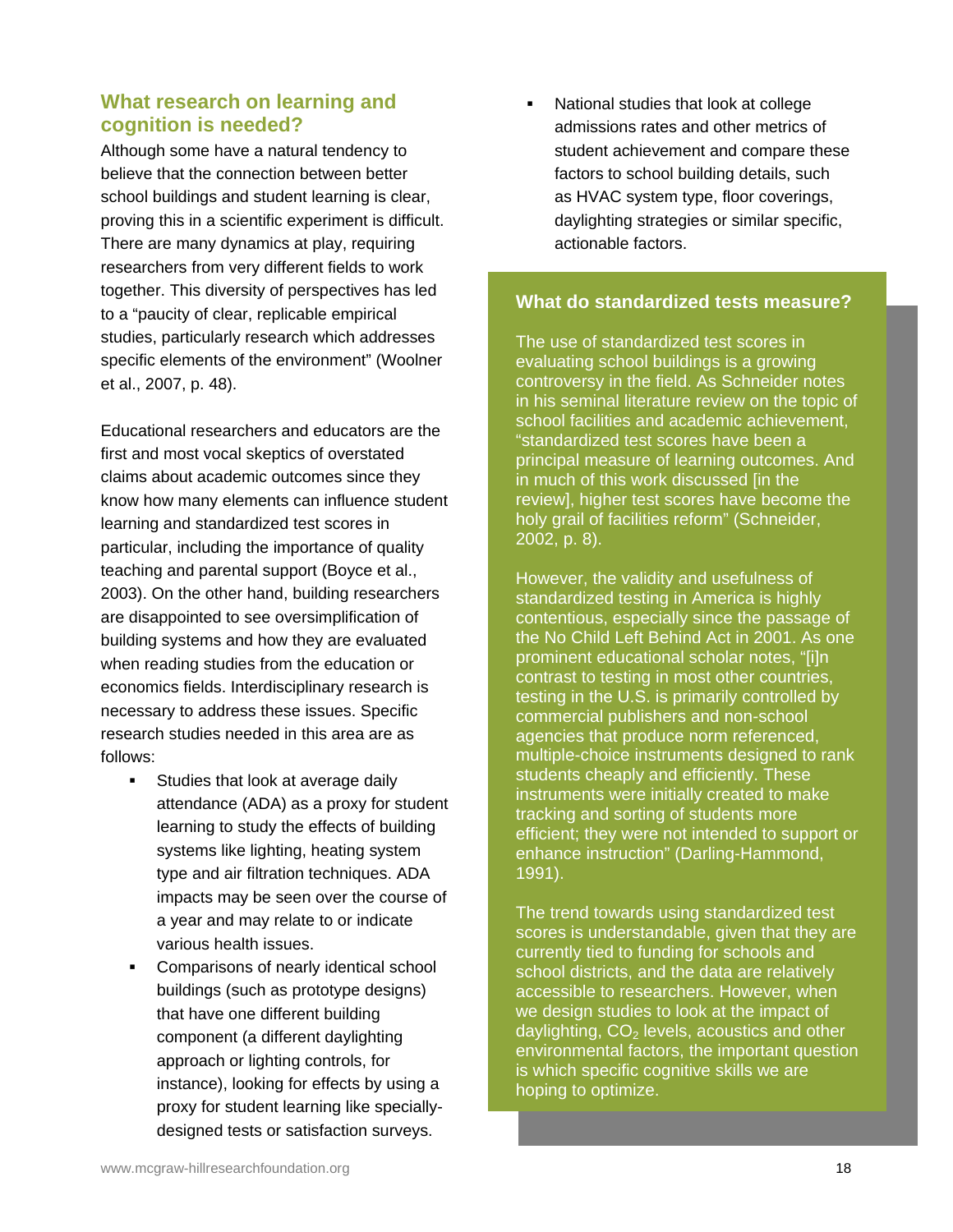## **How students…MOVE**

### **Physical activity**

One of the most pressing concerns today regarding the health of children is the everincreasing rates of obesity, which many tie to the decrease in children's physical activity in recent decades (Frumkin et al, 2007). In 1969, roughly 50% of America's school students walked to school; today, as few as 5% of students walk (ibid). Some scholars have speculated that school location directly affects commute patterns and community cohesion, which can have an impact on well-being, health, safety and security.

School planners and designers are beginning to address this concern in guidelines and regulations in order to create school sites that are more accessible to pedestrians and bicycles. Many other factors are at play, including highly publicized issues regarding school cafeterias, recess time and physical education. As Frumkin notes, "school is an opportunity to promote health," and thus, can be seen not only in light of minimizing risk but also of generating positive experiences for young people. One key focus in recent years has been on Active Design principles, which look at designing spaces and communities to promote physical activity. Schools can use these principles in design and operations to encourage more active play and travel habits.

### **What do we know today?**

In connecting physical activity and children's health, today we know more about the size and characteristics of the problem. For example, we know that today, more than 15% of school-age children are overweight and that this number shows a three-fold increase since the late 1970s (Ogden et al, 2002). We know how few students walk or bike to school, and we know how often they play video games and for how long. We also know why students do not tend to walk to school; in a recent study, 55% of parents reported that distance was a major reason why their children did not walk to school, and 40% reported the reason to be traffic danger (Dellinger and Staunton, 2002). We know that children are more likely to walk or bike to school when schools are not only close to students' homes but also when the route to school is safe and traffic is lighter (ibid). One report on a pilot 'Safe Routes to School' program in California reported increases in walking by 64%, in biking by 114%, in carpooling by 91% and an overall decrease of single occupancy vehicle trips by a whopping 39% (Staunton et al, 2003). These programs are growing in popularity and clearly have a potential to make a profound impact.

Fewer data exist to document the success of any particular solution that relates to school buildings, but researchers and policy-makers have begun looking at the importance of school siting and its effects on communities, especially as it pertains to suburban sprawl and car travel. Schools have long been criticized for contributing to sprawl through their siting—an issue that has received a substantial amount of scholarship, but which is outside the scope of this review.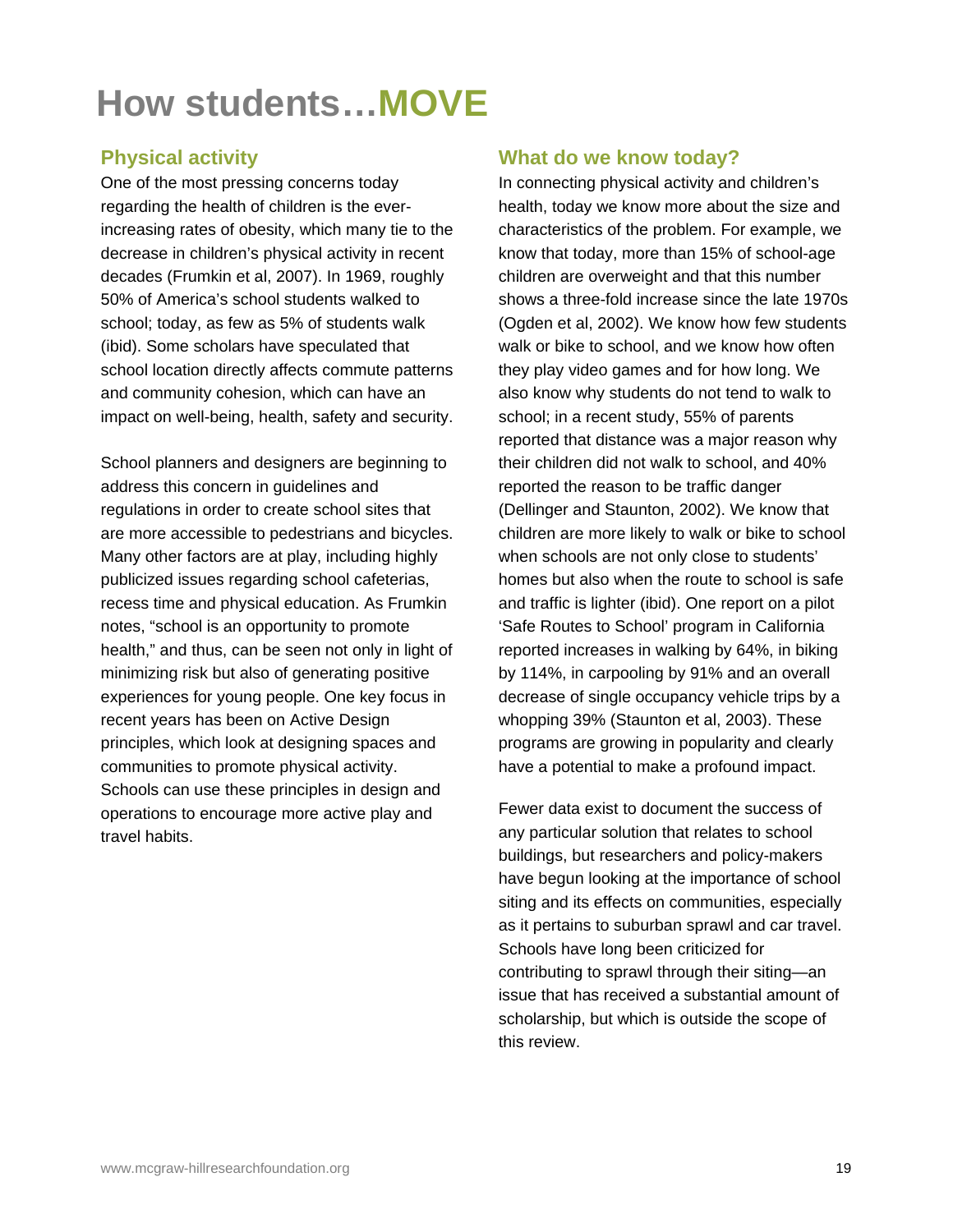### **What research on physical activity is needed?**

While a lot is known about how important physical activity is for children's health, less is known about how to ensure high levels of physical activity through the design of schools. Research is still needed to test theories about how these designs should be executed and how to improve them. Two major opportunities:

- **Design features such as central,** appealing staircases could encourage students to take stairs in multi-storied school buildings, thus increasing their physical movement and, ultimately, improving health. However, there is as yet no evidence recorded to support this notion. If data were available, it may help move school design in this direction.
- There is a growing understanding of how school siting impacts student transportation, but more data are needed to support this connection and help direct communities toward smarter siting decisions.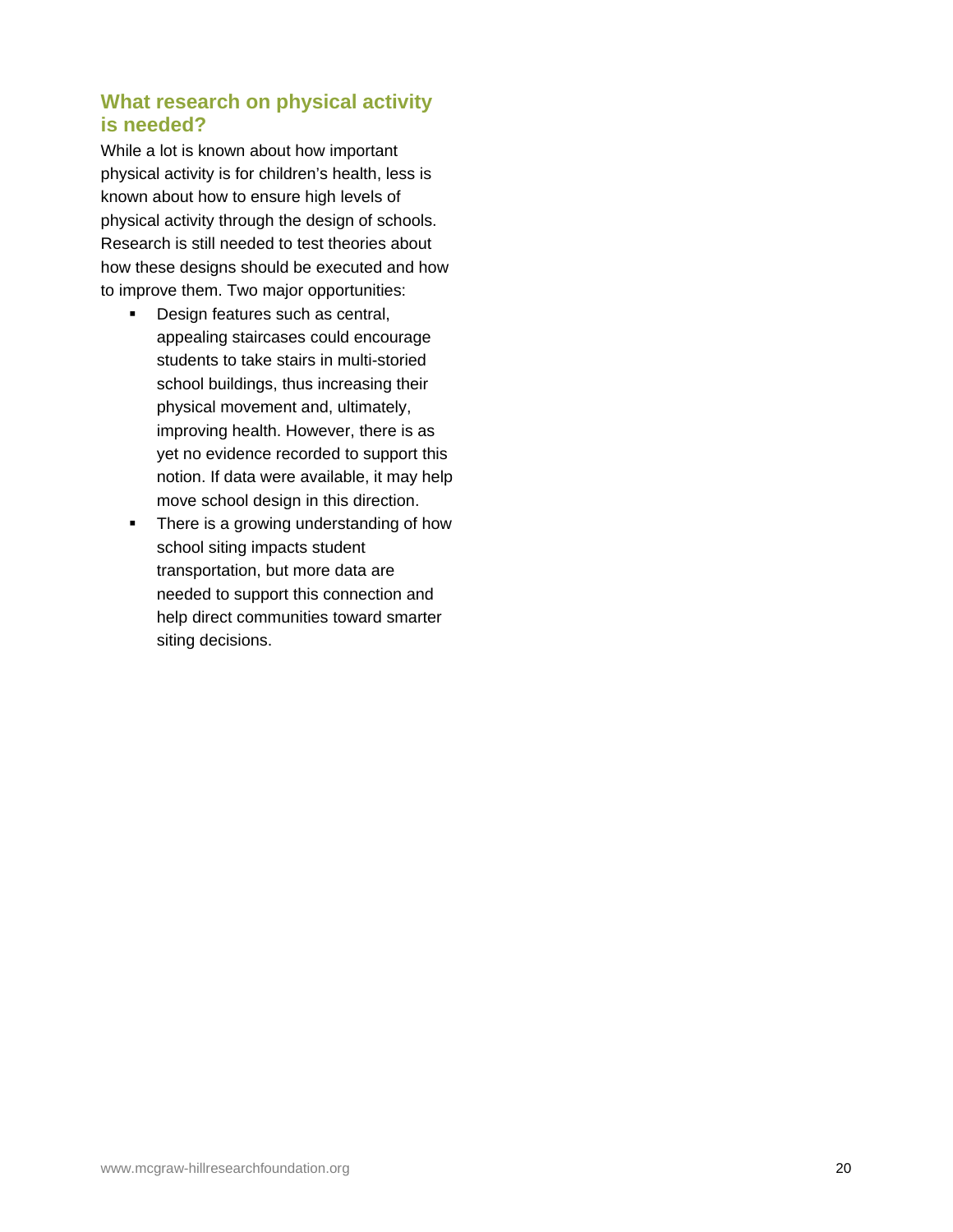## **How Stakeholders Advance Research: SCHOOL STAFF AND LEADERSHIP**

### **Why help from school staff and leadership is important**

As stewards and managers of school buildings and operations, school staff and leadership can play a central role in collecting useful information about what is working in schools and then making it available to school districts across the country. They are primary decision-makers about what types of research projects can occur in schools and a major influence on local and state school-related policy.

### **Communicating needs**

What decisions do school staff and leadership need help making about how to build and operate schools? Researchers want to partner with school staff and leadership to help them make more informed decisions, but they need guidance from school boards and facilities staff about what research would be useful and feasible. If you have a need for information or more research into a persistent question for your schools, please contact the Center for Green Schools at schools@usgbc.org.

### **Getting districts/school involved**

Without realizing it, school staff and leadership may already be conducting research on schools. For example, they may retrofit a building and then study its impact on health, learning, energy consumption, etc. Why not take these projects to the next level?

- Participate in **national efforts** like EnergyStar, EPA Tools for Schools and other programs that help build national databases about school buildings.
- **Compare** schools to each other. Do you have prototype school designs? A comparison can reveal how two identical buildings perform with different people in them or how slight changes to a prototype can yield different outcomes.
- Carefully **document** operations at your schools so that you can recognize trends related to asthma rates and absenteeism before and after renovations.
- **Work with teachers, students and** community members to **build awareness** about how their actions at school can affect health, and look to them for help in investigating your schools.

### **Sample study for a school district facilities office**

Since school district staff personnel usually have ample access to information about school buildings, one simple action to take is to compare buildings or classrooms with each other, looking at an issue like electric light usage,  $CO<sub>2</sub>$ concentrations or transportation choices of students and teachers. These building and usage characteristics can then be compared to available data that may be related, such as average daily attendance, asthma rates or other health metrics—such as headache complaints. These types of studies can help provide valuable information to the industry and are difficult for those outside of school administration to manage.

### **Sharing experiences**

Many districts are making similar decisions regarding their school facilities. By writing in trade magazines, attending conferences and otherwise sharing lessons learned through successful and less successful programs and projects in their district, school staff can both inform research and help others make better decisions in the future. Some forums to consider (see links below under Resources):

- **School Planning & Management Magazine**
- **EXECTEREN** publications and conferences
- **American School and University Magazine**
- Center for Green Schools School Sustainability Leaders network
- **DesignShare**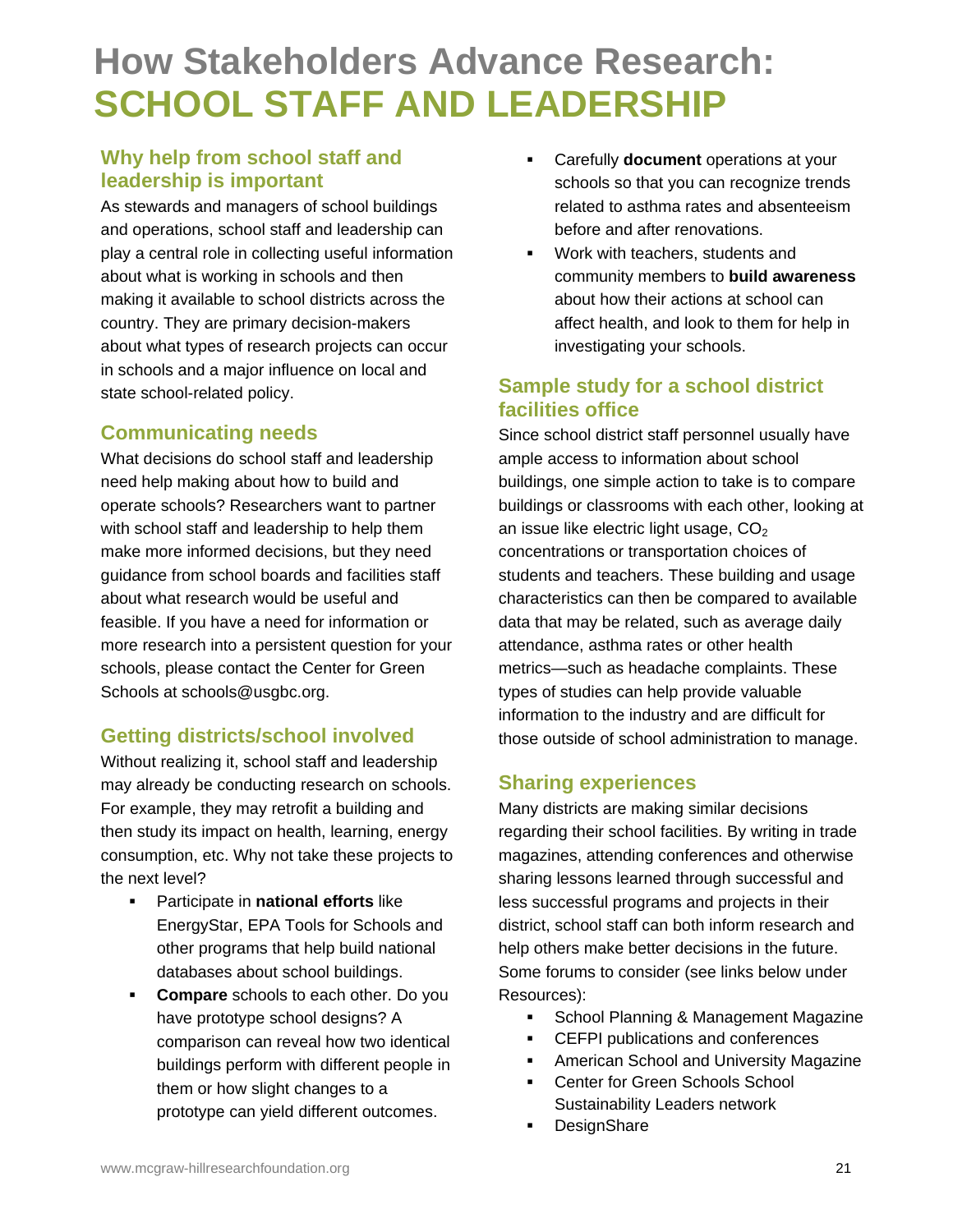## **How Stakeholders Advance Research: TEACHERS AND STUDENTS**

### **Why help from teachers and students is important**

The health and well-being of students and teachers is the primary reason school staff, consultants and researchers engage in work to create high performance school buildings. Therefore, they have a unique opportunity to get involved, give feedback about experiences and be active participants in helping build and maintain better schools.

### **Getting involved in national efforts**

Teachers and students have many ways to participate in making school facilities healthy and supportive environments, and this involvement can help connect them to local and national organizations or universities that may be interested in working with schools or classrooms to strengthen their research. Resources are also available to help teachers and students conduct their own research, either in class or as an extracurricular project(s).

### National efforts:

- Consider projects like the "Through Your Lens" Photo essay contest that asks students to take pictures of their schools and talk about their observations. This contest enables students to get involved in understanding their schools, while documenting the schools' condition and submitting it to a central national source.
- Ask school administrators for ways to get involved in projects like the U.S. EPA's Indoor Air Quality Tools for Schools, and look for opportunities to research conditions such as air quality, acoustics, asthma reporting or other measurable conditions.

### Curricular research projects:

**The Green Classroom Professional** Program educates teachers on how to collect basic information about their classrooms and school buildings, such as light levels and air quality indicators.

**Green Education Foundation's** Sustainability Education Clearinghouse has a number of resources to help teachers plan lessons to investigate school building conditions with students.

Another simple way for teachers and school staff to help advance the body of research is to support good record-keeping at schools. As is the case in all of these efforts, coordinate with school facilities staff and administration to ensure that everyone is working together when collecting data. Facilities staff will want to know what kinds of measurements teachers and students are taking in the facilities they care for. They may already have programs and procedures in place, and classroom efforts will be best used if the information and data collected aligns with school-wide and districtwide efforts.

### **Sample study for a middle school classroom project**

Teachers and students have access to information about buildings that is very hard for others to find because they are, in many ways, the real eyes and ears of the school. These observations can be turned into both educational opportunities for young people and useful reports on building conditions for district leadership and other groups. A variety of projects are available as sample curricula on websites like the Green Education Foundation's Sustainability Education Clearinghouse (see resources section). One example is the Heating and Cooling Audit, a walk-through audit that helps students learn about issues like drafts through windows, solar heat gain and basic ventilation principles.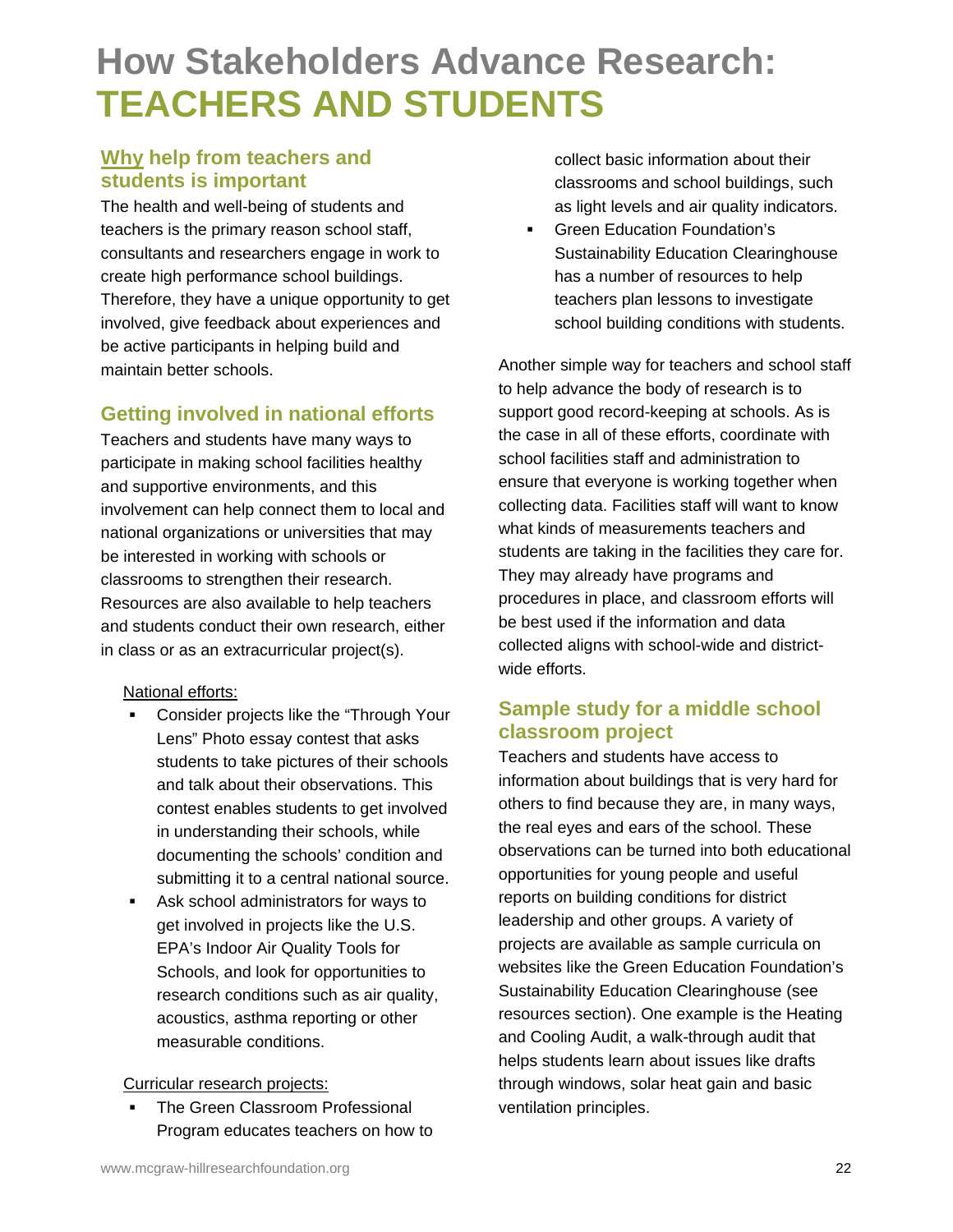## **How Stakeholders Advance Research: DESIGN AND CONSTRUCTION PROFESSIONALS**

### **Why help from design and construction professionals is important**

Architects, engineers, building product manufacturers and others in the building industry have a central role to play in providing the knowledge, services and products needed to build and maintain high performance learning environments. As a result, building professionals can encourage research by clearly communicating questions to the research community and rigorously applying Post Occupancy Evaluation (POE) techniques to investigate the effects of design, construction and operational choices in school buildings.

### **Developing robust feedback loops**

The architecture and engineering industries have more opportunities today to institutionalize feedback loops into standard practice. Simple POE studies with occupants and building systems are becoming popular, as practitioners find many benefits for their own practice that come from these follow-through techniques. To support research into children's health, consider employing programs like the ASHRAE Performance Measurement Protocols for indoor air quality, acoustics and thermal comfort to ensure that design intentions were met for various indoor environmental quality factors.

### **Getting a school portfolio involved**

Firms that specialize in school facilities may already have data and critical access to school facilities that may be an opportunity for research studies. In LEED certified school buildings, these opportunities may be even richer since the additional documentation could be useful in comparison research.

**Encourage schools to participate in national efforts,** such as EnergyStar, EPA Tools for Schools and other programs, that help to create national databases about school buildings.

- **Compare** completed school building projects to each other. Did certain technologies work better in certain environments or school types than others? Did specific design strategies encourage desired behaviors within the schools?
- Carefully **document** lessons learned from design and construction processes, and, where possible, honestly report these lessons, especially in the event of unforeseen consequences.
- **Work with teachers, students and** community members to **build awareness** about how schools can affect health, and help them investigate their schools.

### **Being a resource for schools**

Many architecture firms are developing robust tools to help school districts prioritize facility improvements, by developing educational resources for clients about the impacts of school facilities on learning. This document and its Resources section can help shape these conversations and can help professionals design and build facilities that will have the greatest possible positive impact on young people.

Equally important, during the hand-off of new or renovated facilities, ensure that building operators and occupants are aware of how to keep the building healthy and safe for students, teachers and staff. Discuss with occupants how to properly use thermostat controls, lighting controls and other building components to enable their classrooms to perform as healthy learning environments.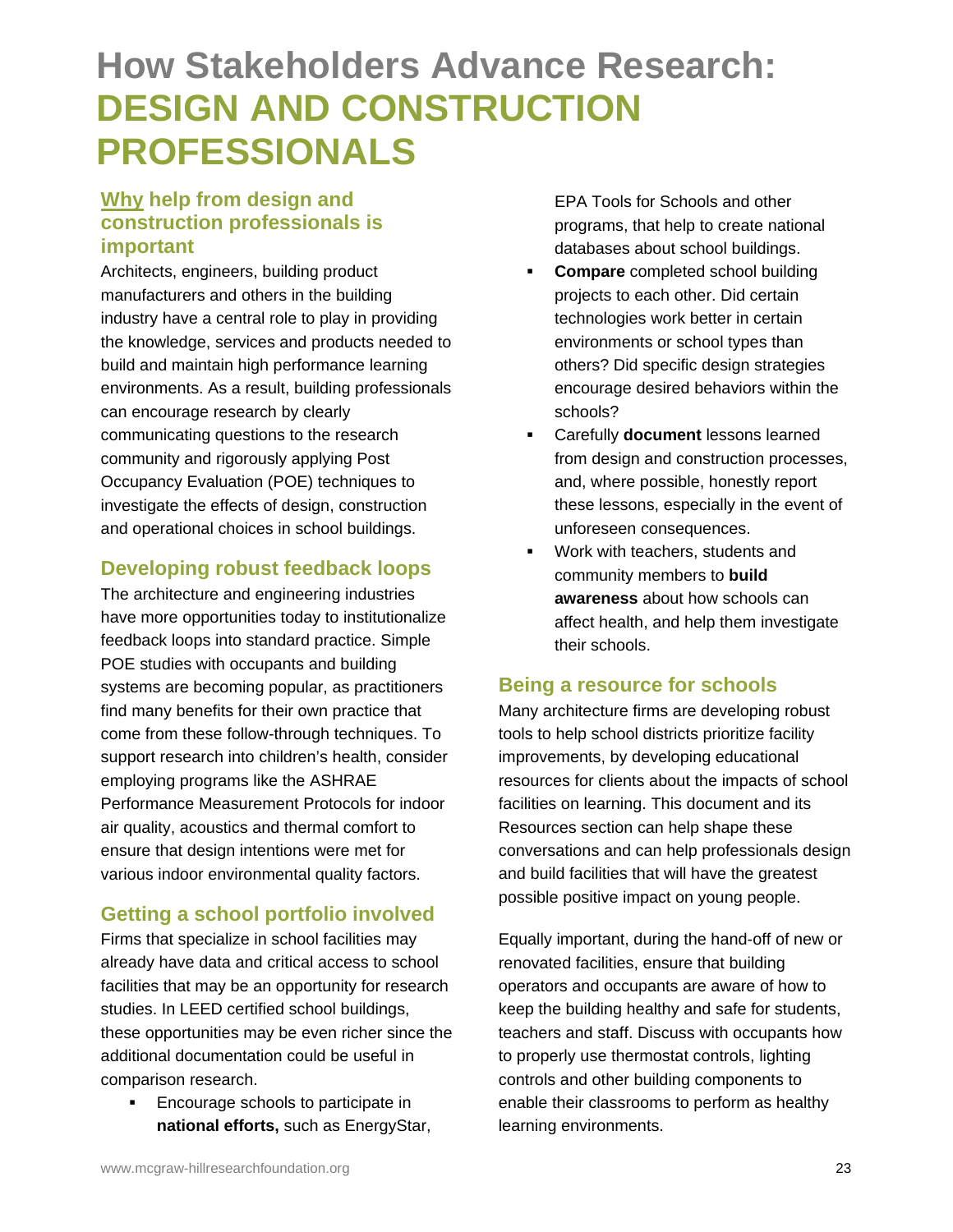## **How Stakeholders Advance Research: RESEARCHERS**

### **Why help from researchers is important**

The field of school buildings research is small, passionate and diverse. It is also a complex field in the study of buildings and their operations and in investigations of children's health and learning. Both of these aspects of school buildings research have rich theoretical foundations, technical complexities and methodological frameworks. This section outlines some ways researchers can maximize their work to have the biggest impact on the ongoing conversation around children's health in school buildings. For further considerations regarding conducting research in school buildings, see page 29.

### **Gaps and opportunities**

This brief, in its initial outline of the effects of school buildings on students, has laid out a number of gaps in knowledge that could be filled by researchers over the next few years. Key elements to remember when looking for opportunities to move the knowledge base forward include:

- **Interdisciplinary teams. Since the field is** diverse and complex, it may be helpful to engage someone from outside the discipline of the lead researchers. A buildings researcher will find a public health expert essential in designing the study's health metrics. An education researcher will benefit from the expertise of a buildings researcher in crafting building-related metrics.
- **•** Consider the audience carefully. Is the team hoping to provide information that will lead to better investment into facilities or for a specific type of facility or building technology? While technical language that is specific to a certain

discipline must be used for trade publications, journals and technical reports, consider translating research findings into a format that can be easily understood and practically applied in the field, whether in design, construction or school and district decision-making.

**Get advice. Check out literature reviews** on the subject, especially the National Research Council report (see Resources section), which has useful detailed advice on study design in this field. Other reviews, such as Mendell and Heath's work (cited below), have gap analyses that may be helpful in defining research.

### **What to measure, and how to measure**

In general, well-conducted studies in this field have a few characteristics in common. First, they measure specific student health and wellbeing outcomes that most closely and clearly fit the building trait in question (light relates to hormones, air quality relates to respiratory health, etc.). Second, they match the timescale and physical scale of measurement with the scale of the metric they are testing. For example, if one is testing impacts of poorly ventilated rooms on asthma incidence, it is most effective to collect data on a daily basis, since these data can fluctuate largely over small periods of time. Finally, well-conducted studies carefully use metrics of building condition, looking for objective and useful measures of building performance.

While subjective scores may be sufficient for the purposes of arguing for funding, these are less helpful to designers and facility managers looking for specific feedback on how to choose building improvements, select equipment and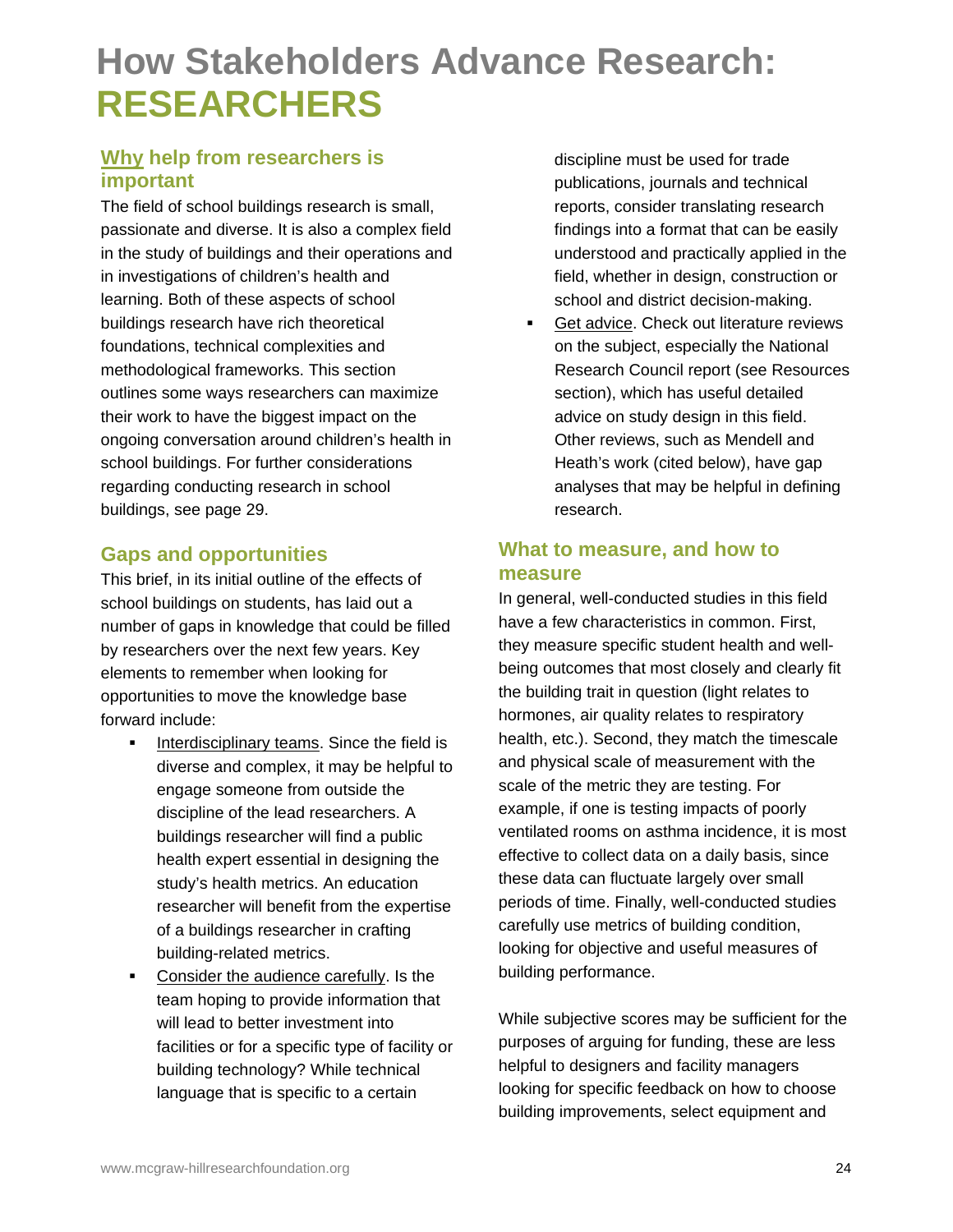maintain their buildings. The introduction of this document also contains other important considerations such as equity, teacher metrics and causal chains.

### **Sharing experiences**

Many researchers use peer-reviewed journals as their primary means of communication to others, which is not always the most effective way to get the results out to practitioners. In addition, the field of school building research is very diverse in discipline, including researchers from public health, medicine, architecture, planning, education, economics, psychology and more. This diversity makes it difficult to use a single journal or forum.

Researchers in this field often use the National Clearinghouse for Educational Facilities as a forum, as well as the events and publications of the Council for Educational Facility Planners International. If you have research that would be beneficial in advancing healthy schools, reach out to these organizations, and to the Center for Green Schools at USGBC, for help in getting it into the right hands, in the format that will be best for your audience.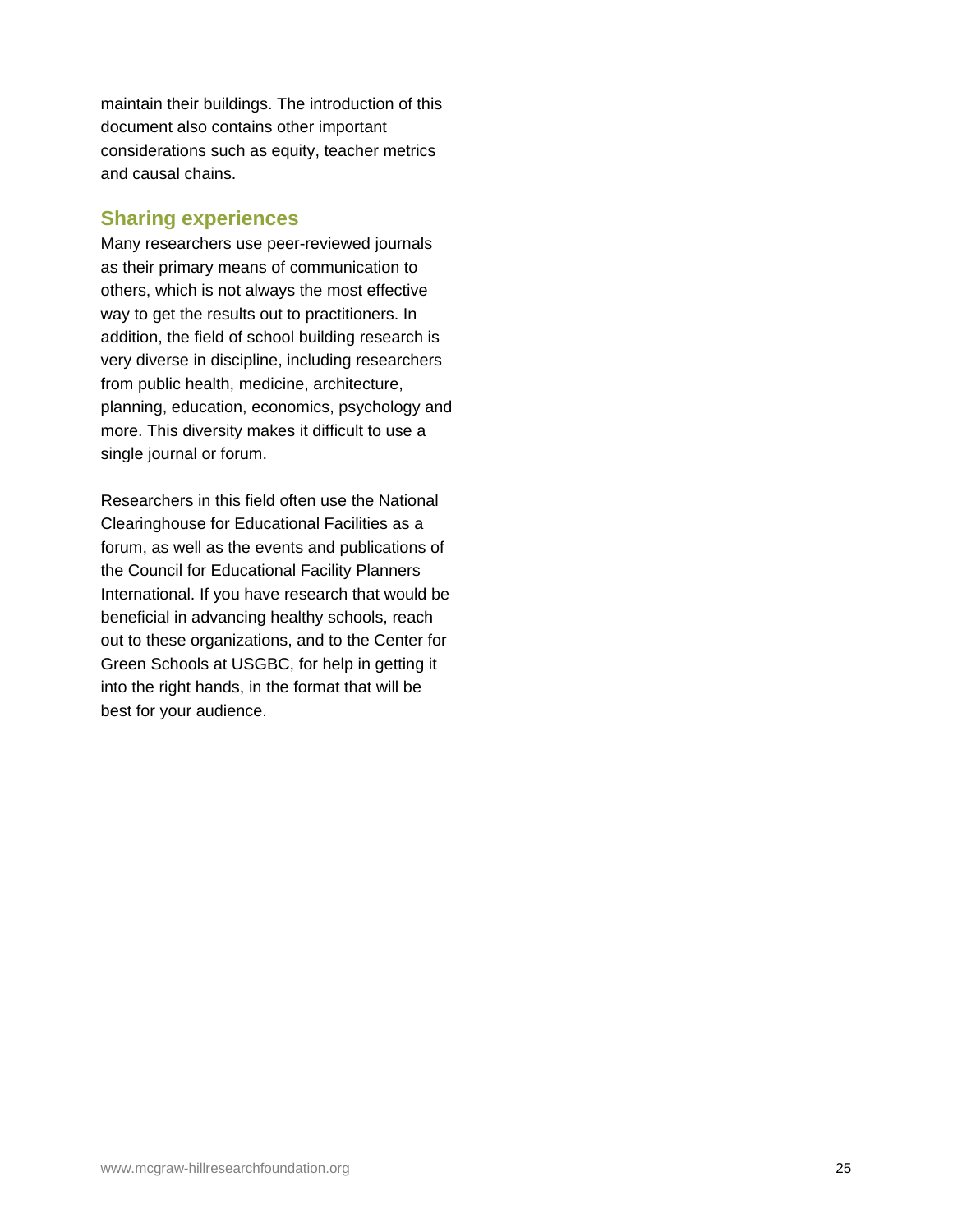## **How Stakeholders Advance Research: GOVERNMENTAL AGENCIES**

### **Why help from governmental agencies is important**

Local, state and federal governmental agencies have been the source of some of the best information on the relationship between school facilities and childhood health. They often have the resources and drive to conduct research on schools in their jurisdictions, and they benefit from using these findings in policy-making and public education. Public health offices, EPA offices, national laboratories, energy-related agencies and others have the potential to be effective catalysts in this effort.

### **Examples of research from agencies**

Research studies that have been brought together by governmental agencies, inside and outside the U.S., represent a wealth of information. One of the primary benefits of research from agencies is that it is typically published with rigorous standards of quality; however, as the results are not typically written for academic audiences, they are easier to understand and more action-oriented. Some exceptional recent examples are:

- **Environmental Health Conditions in** California's Portable Classrooms (State of California)
- **School Facilities: Condition of America's** Schools (U.S. GAO)
- **Massachusetts Green Schools: Post** Occupancy Study (Massachusetts School Building Authority)
- **Lessons Learned from Case Studies of** Six High-Performance Buildings (National Renewable Energy Laboratory)
- **Tools for Schools Toolkit (U.S. EPA)**
- **School Siting Guidelines (U.S. EPA)**

### **Convening, collecting and communicating**

Governmental agencies can and do serve three primary roles in the field of school buildings research:

- As conveners, agencies have the opportunity to bring diverse experts together to discuss improving school facility conditions and to share knowledge about new research findings.
- As collectors of data, agencies often have access to large datasets that relate to public school buildings and have the ability to make this information available through their own research or by providing the data to researchers.
- As communicators, agencies have proven to be effective distillers and translators of information relating to healthy school buildings; through programs such as U.S. EPA's EnergySmart Schools and Tools for Schools Programs, agencies can help disseminate research findings to a larger audience.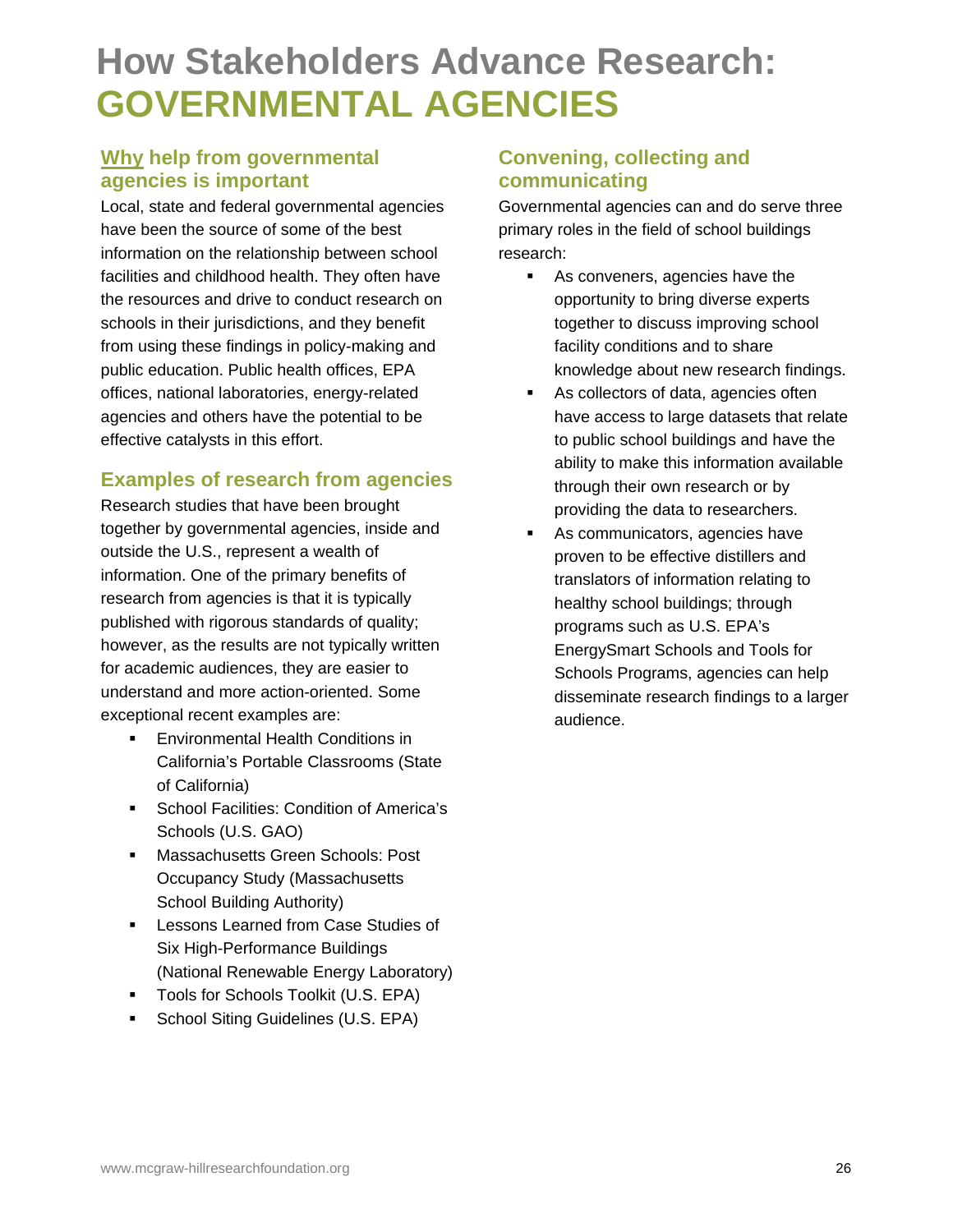### **How Stakeholders Advance Research: SUPPORTING ORGANIZATIONS AND INFORMATION NETWORKS**

### **Why help from supporting organizations and networks is important**

During the Boston Summit, participants agreed that one of the major needs in the field of school building research is better translation of research findings to the general public. Taxpayers, parents and teachers need accessible information about the importance of high performance school facilities and what makes them work. Media, including bloggers as well as more formal media outlets, and outreach organizations play a central role in building momentum in the green building movement and can play a variety of roles in the research arena.

### **Sending information where it is most needed**

Most school building professionals are in need of better information about new technologies, design ideas and the measurable effect they can have on student health. Designers, builders and operators of school buildings typically go to a few sources to look for help:

- **National Clearinghouse for Educational** Facilities (NCEF)
- **School Planning & Management**
- **American School & University**
- **Building industry trade publications**
- **•** DesignShare, Edutopia and others

Organizations like USGBC, CEFPI, the 21<sup>st</sup> Century School Fund and others can help find data and anecdotes to support the work of media and outreach organizations. Therefore, they should be considered a resource wherever appropriate.

### **Writing about research**

Media of all types convey important research findings and stories to decision-makers and communities. They often have the capacity to repackage and translate complex and lengthy research into simple, straight-forward and actionable lessons for practitioners. With this ability also comes the responsibility to maintain the integrity and accuracy of research findings and to promote research that is sound.

One of the goals of this document is to define terms and concepts that should help stakeholders convey a clear and fair message about research findings. In particular, clear communication about causation is important. In other words, if a study found that a set of schools with better air quality also had lower frequencies of colds and flu, it does not necessarily mean that the researchers found that better air quality caused or "led to" the lower frequency. Instead, these two patterns were "related to" or "associated with" each other. While this distinction may seem trivial, ignoring it can contribute to readers believing that they can expect the same outcomes when they attempt the same actions in their schools, which may or may not be true, depending on several interacting factors. The lack of clarity can contribute to backlash when expectations are not met by a certain technology or design action and can ultimately hurt the effort to improve schools.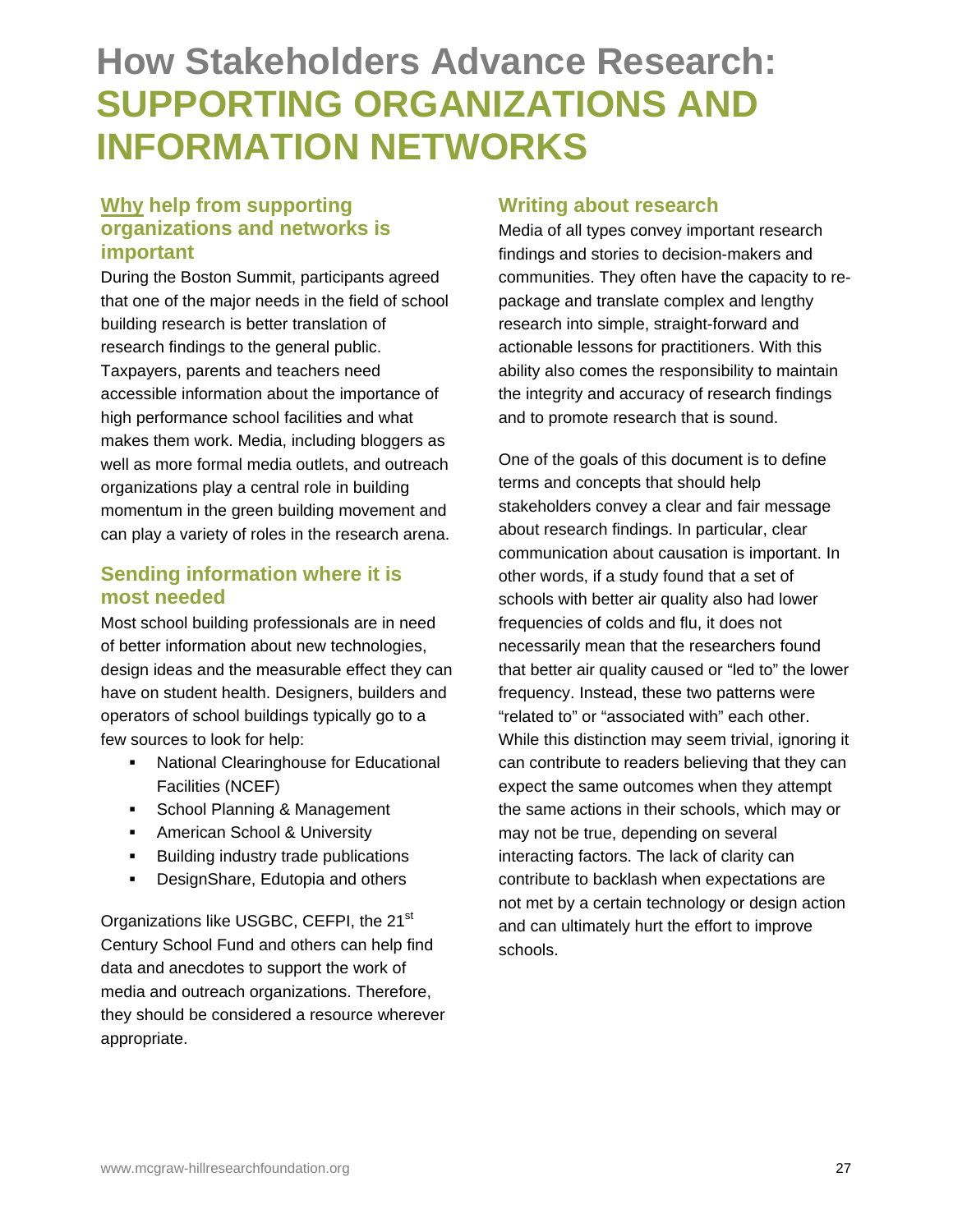Media outlets can also help with anecdotal evidence. School boards and facility managers need stories about other schools that have tried new strategies and have learned lessons in the process, and they often turn to the popular press and trade journals for this information. Financial information is very useful in these stories since one of the most commonly asked questions tends to be, "Yes, but how much did it cost?" When possible to obtain, these details make decision-making easier.

### **Supporting research**

Many outreach organizations and associated foundations look for ways to support research through sponsorship, publishing assistance or publicity. This document is written to provide guidance in this effort, supporting interdisciplinary research, clear causal linkages and well-bounded experiments. Foundations may also find the "top ten" list in the Resources section helpful to get a deeper exposure to some of the most pressing unanswered questions in the field.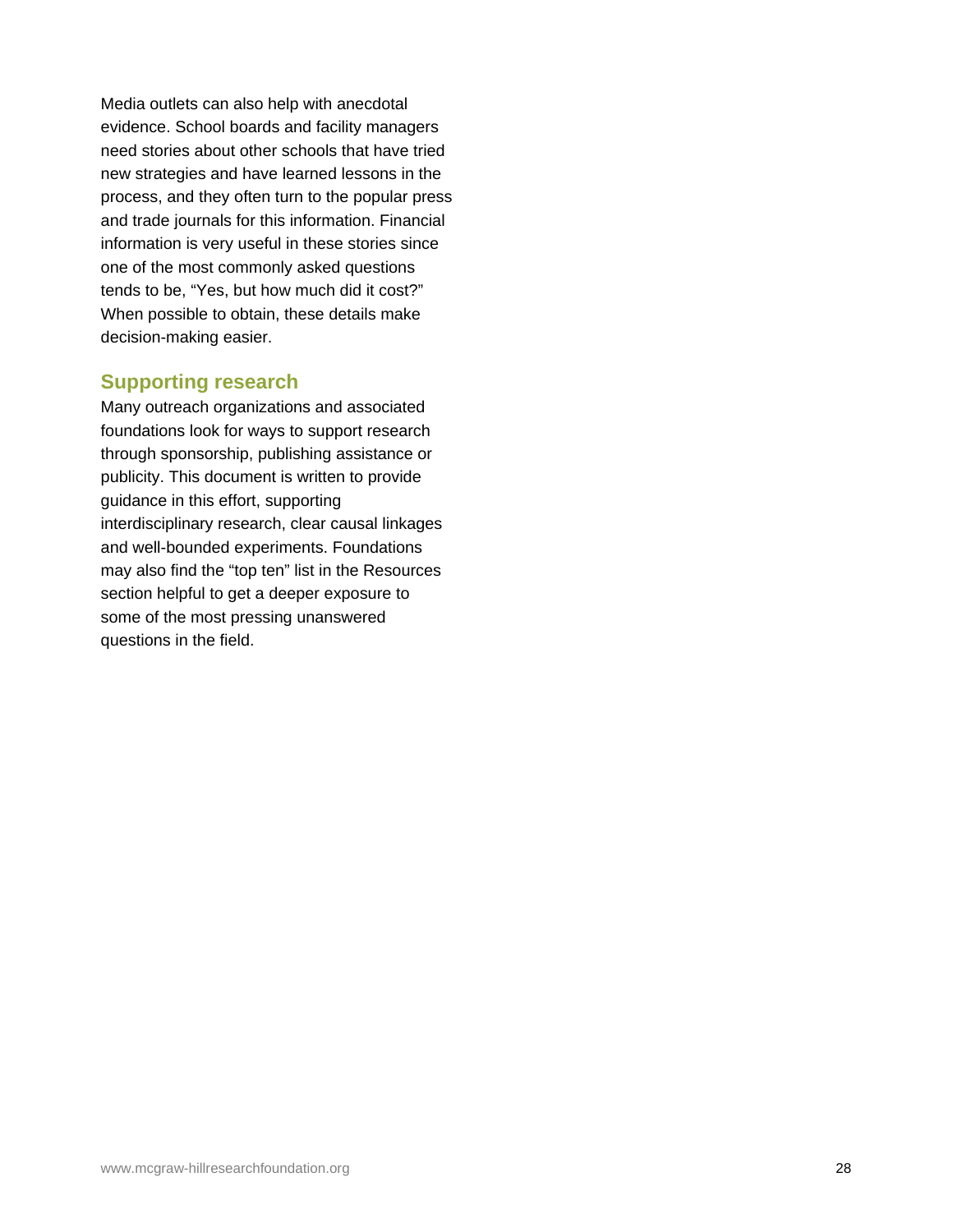## **Final Points to Consider When Researching School Buildings**

### **Children and their environment**

Children are more susceptible than adults to pollutants and other environmental contaminants in the environment for a variety of reasons. Most importantly, they take in roughly twice as much air by volume compared to their body mass as adults, meaning that they also take in twice the pollutants through respiration (Bearer, 1995). In addition, since they are closer to the ground, they can suffer from higher levels of exposure to toxins near the floor or ground environment. Finally, children have less ability to control their environmental exposures since they have less control in general over their situations and surroundings and have a less developed ability to communicate symptoms of illness or discomfort. These factors all contribute to the fundamental importance of conducting studies that focus on children.

### **Teachers and principals**

Considerable research has been done into the impacts that various environmental quality factors have on teachers, much of it relying on well-established educational research to make the causal chain link to student achievement (Buckley et al., 2004). In a comprehensive report in 2006, Johnson showed that teacher quality and retention can be influenced by the teacher's environment, which in this case refers to multiple factors—indoor environmental quality, administrative support, supplies, etc. In another study conducted by educational researchers, Buckley et al found that the quality of facilities had a "substantively important effect on teacher retention," even when statistically controlling for other potential factors like pay, parent and community involvement, age of the teacher, etc. (Buckley, et al., 2005). In fact, researchers found that facility quality showed a greater predictive ability on teacher retention

than teacher pay for this group of study participants.

### **Decision-making and evaluation of school facilities**

In constructing research studies, it is important to recognize the various decision-makers that one is attempting to influence and to appreciate the constraints and opportunities that they experience in their work. In the case of school facilities, a number of groups affect the way that schools are built and managed, and they will and should have an impact on how research is directed.

Also, school buildings constitute a substantial existing building stock that is continuously run and occupied, and these buildings are often in more need of help than new designs. The average school building today is over 40 years old, has experienced multiple small and large retrofits and can be expected to have different lighting systems, window types, air-conditioning systems and more (M. W. Filardo, et al., 2006). It is important to assume that a school building is neither a static nor uniform structure.

Often, researchers have been known to use a single number or label to characterize the many aspects of a whole building in an effort to simplify the measurement and compare school facilities to each other. For example, research has been done on the relationship between school construction spending and student achievement as well as on building age and student health and well-being. While valuable in the policy arena, most architects will say that this relationship varies wildly depending on what the funds are spent on. Newer buildings are not necessarily better than old ones (especially in schools, which tend to be periodically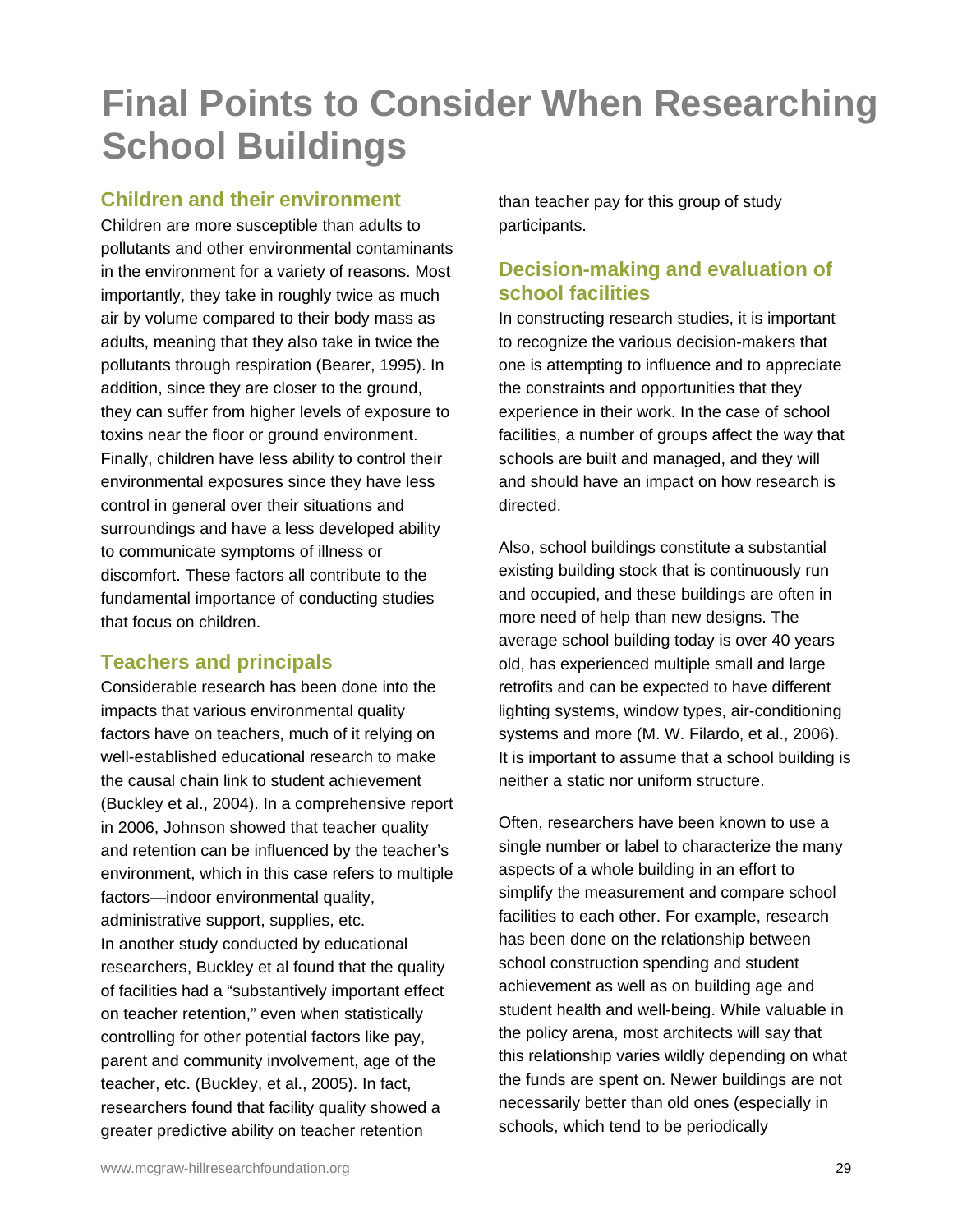renovated). Building age as a pure number has not proved to be a reliable indicator of building quality—for school buildings or elsewhere.

Another common metric for a building is a Facility Condition Index (FCI). Many schools and school districts keep some kind of FCI record, which covers major components and equipment, noting their age and state of disrepair. There is no single FCI format or approach across the country. It is a metric often favored by education researchers, who need a simple numerical measurement of the quality of an entire building. This approach can be problematic, however, in indicating how schools can be improved in a meaningful way. It can also be quite subjective in practice and therefore less reliable.

Researchers have also hoped to use LEED as a way to compare whole buildings to each other in these types of studies. However, these rating systems are performance-based, not prescriptive, and so do not all require the same building components or techniques. It is inaccurate to assume that they *all* have daylighting, low VOC materials or any other specific characteristic. This variety makes it difficult to use the certification to categorize a building unless we know which techniques the building used. To answer the question about 'green' schools conclusively, it may require assessing a very large set of schools (at the national scale, perhaps), with the hopes of factoring out the noise of individual building differences and regional disparities. Aside from this type of major study, researchers can focus instead on investigating individual building characteristics.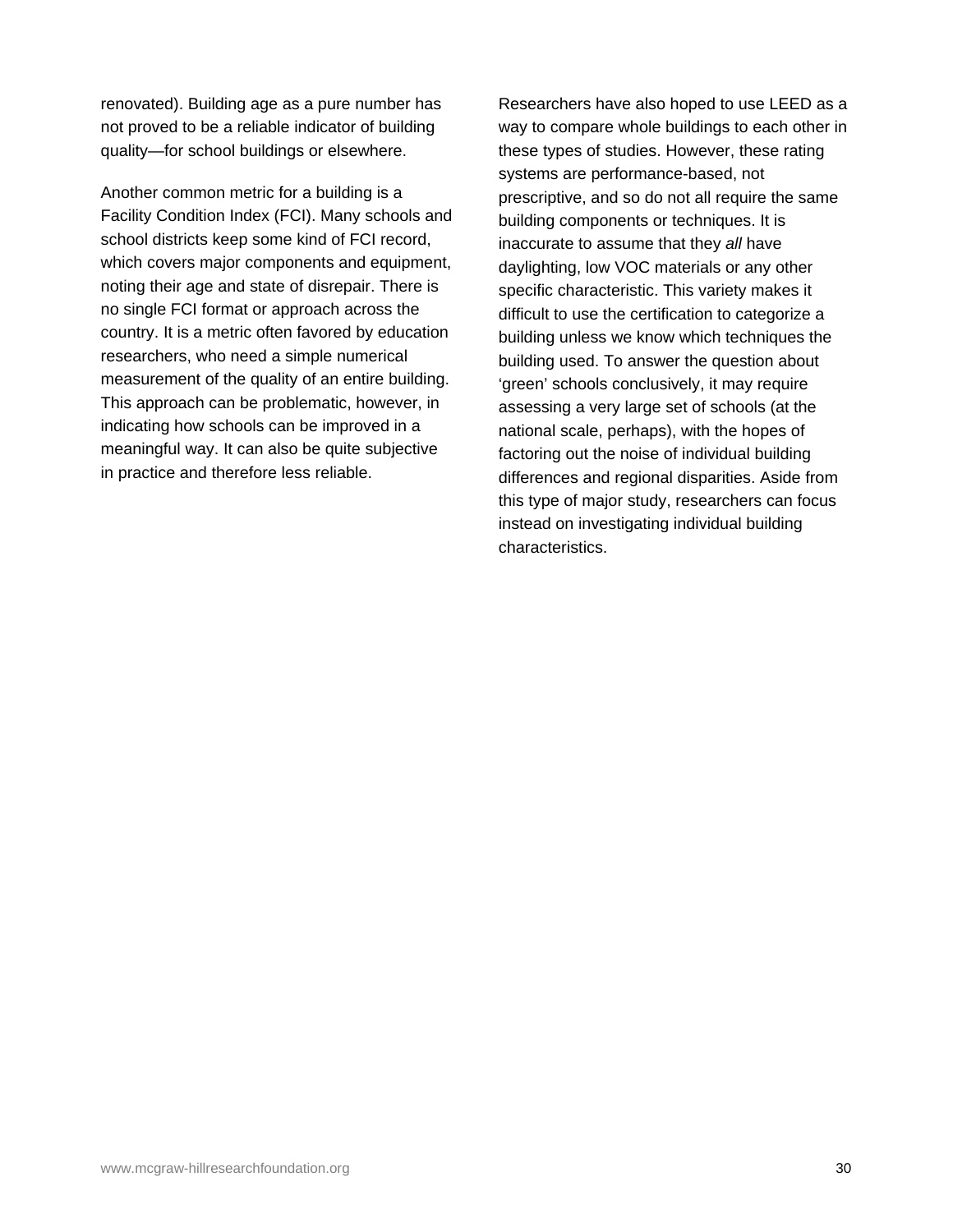## **Appendices**

### **Appendix A: The Center for Green Schools at the U.S. Green Building Council**

The Center for Green Schools works directly with volunteers, school district staff, elected officials and partner organizations, as well as parents and students, to achieve its mission of bringing green schools to everyone within this generation. Each of these groups has a unique need to use the results of quality research to influence decision-making and reinforce the ability to back those decisions up with colleagues, other parents and students and other taxpayers. The Center is therefore supporting the research community by:

- providing forums for collaboration
- convening experts to discuss the direction of national research
- encouraging innovative and practical research pathways
- collecting and disseminating data from schools and government agencies

The U.S. Green Building Council, which houses the Center for Green Schools, has a history of encouraging innovative green building research to inform its LEED green building rating systems. USGBC attempts to close the loop of research, education and implementation in order to identify and recognize best practices in green building. Two current programs that help close this loop are the Green Schools Fellowship Program and the Research to Practice Program.

#### **Green Schools Fellowship Program**

The Center for Green Schools Fellowship Program provides school districts with a fully-funded, dedicated expert who collaborates with district leadership for three years to jumpstart sustainable and environmentally responsible practices into schools. The Fellows initiate or accelerate various initiatives, such as monitoring energy usage and decreasing consumption, disseminating environmental curriculum resources, establishing indoor air quality policies and practices, revising maintenance and transportation contracts and improving recycling, school garden and composting programs. The lessons learned in implementing these initiatives are shared directly with the Center for Green Schools to inform work with researchers, district leaders and school district sustainability leaders.

#### **Research to Practice Program**

The Research to Practice Program engages the higher education community through investigative green building research on their campuses and in their communities. Through Research to Practice, students, faculty and university staff aggregate in-depth analyses of untapped greening opportunities, ultimately advancing green building practice. Twelve higher education teams completed work under the Research to Practice Program during the first year. These teams researched a broad range of building issues, including performance, tenant satisfaction, financing, return on investment, LEED readiness, post-occupancy analysis, retrofitting, real estate development, integrative process, lifecycle impacts and more. By engaging students in green building research, the program connects them to professionals, engages them in critical thinking about green building and helps them gain valuable real world research experience.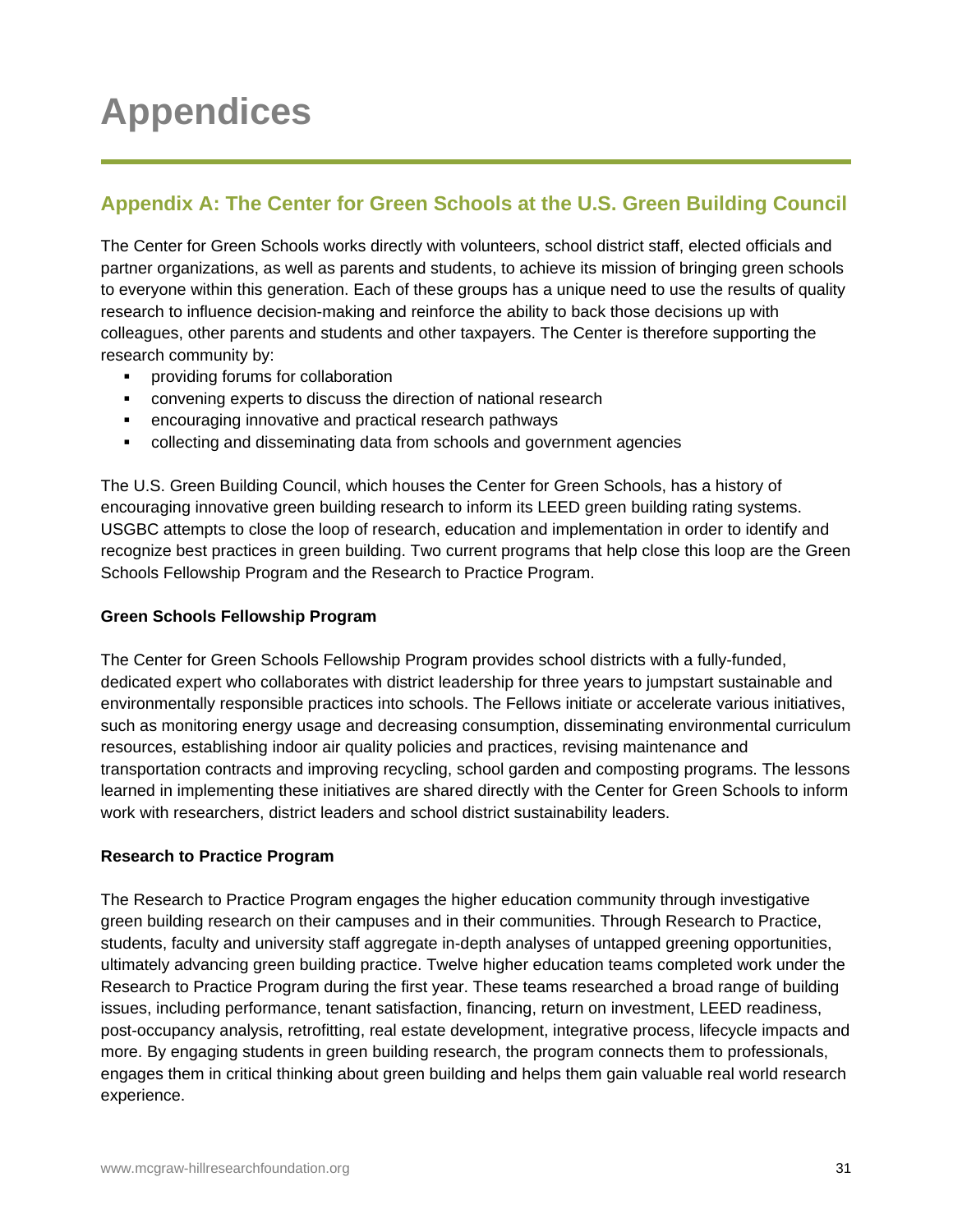### **Appendix B: References and Resources**

#### **Get Involved and Find Out More**

- **EXECTERCY CENTER CHANGES 2018 CHANGES CONTEX CENTERCY CENTER** Center for Green Schools.org
- Council of Educational Facility Planners International, for conferences, journal and other resources [www.cefpi.org](http://www.cefpi.org/)
- DesignShare, for forums, articles, and competitions [www.designshare.com](http://www.designshare.com/)
- EPA School Siting Guidelines<http://www.epa.gov/schools/siting/>
- EPA Tools for Schools Program (for Indoor Air Quality)<http://epa.gov/iaq/schools/>
- Green Education Foundation, for lesson plans and curricula for teachers <http://www.greeneducationfoundation.org/>
- **EXECTE:** Green Classroom Professional Certificate Program <http://www.centerforgreenschools.org/main-nav/k-12/curriculum/Greenclassroom.aspx>
- Lawrence Berkeley Labs Indoor Air Quality Resource Bank<http://eetd.lbl.gov/ied/sfrb/>
- National Clearinghouse for Educational Facilities, for a wealth of information on school buildings [www.ncef.org](http://www.edfacilities.org/)

#### **Best References for Further Reading**

- 1. Acoustical Society of America (ASA). (2009). ANSI-ASA Standard 12.60, Acoustical Performance Criteria, Design Requirements and Guidelines for Schools.
- 2. Daisey, J. M., Angell, W. J., & Apte, M. G. (2003). Indoor air quality, ventilation and health symptoms in schools: an analysis of existing information. *Indoor Air, 13*, 53-64.
- 3. Figueiro, M., & Rea, M. S. (2010). Lack of short-wavelength light during the school day delays dim light melatonin onset (DLMO) in middle school students. *Neuroendocrinology Letters, 31*(1).
- 4. Filardo, M. W., Vincent, J. M., Sung, P., & Stein, T. (2006). Growth and Disparity: A Decade of US Public School Construction. *21st Century School Fund*.
- 5. Frumkin, H., Geller, R., & Nodvin, J. (2007). *Safe and Healthy School Environments*: Oxford University Press.
- 6. Mendell, M. J., & Heath, G. A. (2005). Do indoor pollutants and thermal conditions in schools influence student performance? A critical review of the literature. *Indoor Air, 15*(1), 27-52.
- 7. National Research Council. (2007). *Green Schools: Attributes for Health and Learning*: National Academies Press.
- 8. Schneider, M. (2002). *Do School Facilities Affect Academic Outcomes?* Washington, D.C.: National Clearinghouse for Educational Facilities.
- 9. Woolner, P., Hall, E., Higgins, S., McCaughey, C., & Wall, K. (2007). A sound foundation? What we know about the impact of environments on learning and the implications for Building Schools for the Future. *Oxford Review of Education, 33*(1), 47-70.
- 10. Wyon, D., & Wargocki, P. (2007). Indoor Environmental Effects On The Performance Of School Work By Children. (1257-TRP). ASHRAE.

#### **Other Works Cited**

Abramson, P. (2011). *16th Annual School Construction Report*. School Planning and Management Magazine.

- Agron, J. (2009, Apr. 1 2009). 38th Annual Maintenance & Operations Cost Study for Schools. *American School and University Magazine*.
- American Society of Civil Engineers. (2009). *2009 Report Card for America's Infrastructure*. Reston, VA: American Society of Civil Engineers. Retrieved from http://www.infrastructurereportcard.org/fact-sheet/schools.
- Baker, L. (2010). *What school buildings can teach us: post-occupancy evaluation surveys in K-12 learning environments.* Masters Thesis, Department of Architecture, University of California at Berkeley, Berkeley, CA.
- Baker, L. (2011). A History of School Design and its Indoor Environmental Standards, 1900 to Today. Washington, DC: National Clearinghouse for Educational Facilities. www.ncef.org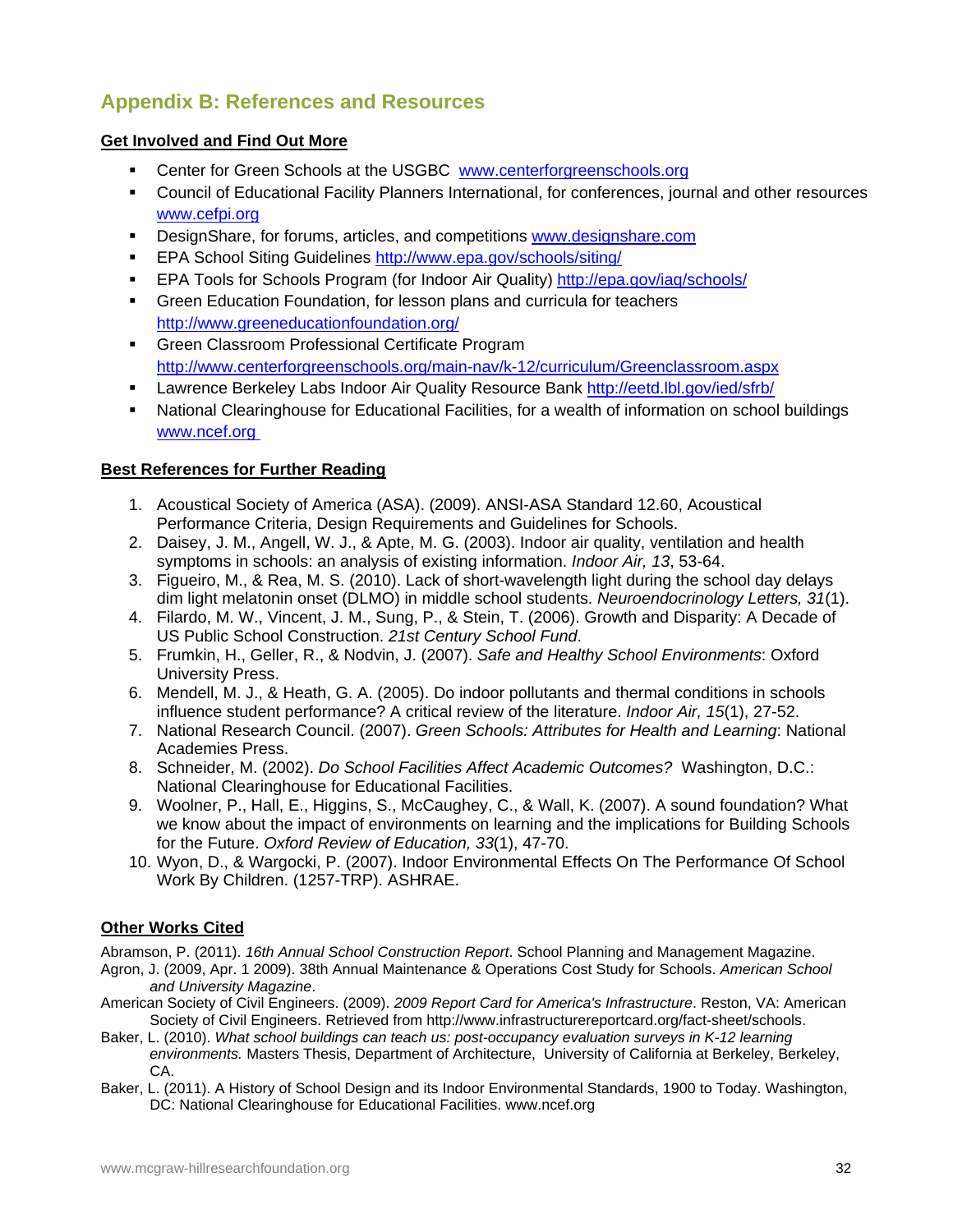- Bearer, C. F. (1995). Environmental Health Hazards: How Children are Different from Adults. *Critical Issues for Children and Youths, 5*(2), 11-26.
- Bernstein, H.M., Russo, M.A. *Education: Green Building SmartMarket Report*. McGraw-Hill Construction, 2007 Education Green Building Issue
- Boyce, P. R., Hunter, C. M., & Howlett, O. (2003). *The Benefits of Daylight through Windows*. Lighting Research Ctr, RPI.
- Brager, G., & de Dear, R. (1998). Thermal adaptation in the built environment: a literature review. *Energy and Buildings, 27*(1996), 83-96.
- Briggs, W. R. (1899). Modern American School Buildings Being a Treatise Upon and Designs for the Construction of School Buildings: J. Wiley & Sons.
- Buckley, J., Schneider, M., & Shang, Y. (2004). *The Effects of School Facility Quality on Teacher Retention in Urban School Districts.* Washington, DC: National Clearinghouse for Educational Facilities. www.ncef.org.
- Darling-Hammond, L. (1991). The implications of testing policy for quality and equality. *The Phi Delta Kappan, 73*(3), 220-225.
- Earthman, G. I. (2002). *School Facility Conditions and Student Academic Achievement*. (wws-rr008-1002). University of California, Los Angeles.
- Evans, G. W., & Maxwell, L. (1997). Chronic noise exposure and reading deficits The mediating effects of language acquisition. [Article]. *Environment and Behavior, 29*(5), 638-656.
- Fay, C. (2002). Daylighting and Productivity: A Literature Review. Lighting Research Center, RPI.
- Feth, L., & Whitelaw, G. (1999). *Many classrooms have bad acoustics that inhibit learning*. Columbus, Ohio: Ohio State.
- Fuller, B., Vincent, J. M., McKoy, D., & Bierbaum, A. H. (2009). *Smart Schools, Smart Growth: Investing in Education Facilities and Stronger Communities*. (IURD Working Paper 2009-03). University of California, Berkeley.
- Godwin, C., & Batterman, S. (2007). Indoor air quality in Michigan schools. *Indoor Air, 17*(2), 109-121.
- Heschong, L. (2003). Windows and Classrooms: A Study of Student Performance and the Indoor Environment. (P500-03-082-A-7). California Energy Commission.
- Heschong, L., & Mahone, D. (1999). Daylighting in Schools: An Investigation into the Relationship Between Daylighting and Human Performance. PG&E.
- Heschong, L., & Mahone, D. (2003). *Daylighting in Schools: Reanalysis Report*. California Energy Commission.
- Kuller, R., & Lindsten, C. (1992). Health and behavior of children in classrooms with and without windows. *Journal of Environmental Psychology, 12*, 305-317.
- Lackney, J. A. (2001, Jul 05, 2001). *The State of Post-Occupancy Evaluation in the Practice of Educational Design.* Paper presented at the Environmental Design Research Association, EDRA 32, Edinburgh, Scotland.
- Marchant, G. J., Paulson, S. E., & Shunk, A. (2006). Relationships between high-stakes testing policies and student achievement. *Education Policy Analysis Archives, 14*(30), 34.
- Mills, W. T. (1915). *American School Building Standards*: Franklin Educational Pub. Co.
- Rosen, K. G., & Richardson, G. (1999). Would removing indoor air particulates in children's environments reduce rate of absenteeism - A hypothesis. *Science of the Total Environment, 234*(1-3), 87-93.
- Sanoff, H. (2001). *School Building Assessment Methods*. Washington, D.C.: NCEF.
- Sato, H., & Bradley, J. S. (2008). Evaluation of acoustical conditions for speech communication in working elementary school classrooms. *The Journal of the Acoustical Society of America, 123*(4), 2064.
- Shendell, D. G., Prill, R., Fisk, W. J., Apte, M. G., Blake, D., & Faulkner, D. (2004). Associations between classroom CO2 concentrations and student attendance in Washington and Idaho. *Indoor Air, 14*(5), 333- 341.
- Smedje, G., & Norbäck, D. (2000). New ventilation systems at select schools in Sweden–effects on asthma and exposure. *Archives of environmental health, 55*(1).
- Stricherz, M. (2000). Bricks and Mortarboards. *Education Week, 20*(14), 30-31
- Tanner, C. K. (2009). Effects of school design on student outcomes. *Journal of Educational Administration, 47*(3).
- Tester, J. (2009). The Built Environment: Designing Communities to Promote Physical Activity in Children. *Pediatrics, 123*(6), 1591-1598.
- Turk, B., Grimsrud, D., Brown, J., Geisling-Sobotka, K., Harrison, J., & Prill, R. (1989). Commercial building ventilation rates and particle concentrations. *ASHRAE Transactions, 95*, 422-433.
- Zuraimi, M. S., Tham, K. W., Chew, F. T., & Ooi, P. L. (2007). The effect of ventilation strategies of child care centers on indoor air quality and respiratory health of children in Singapore. *Indoor Air, 17*(4), 317-327.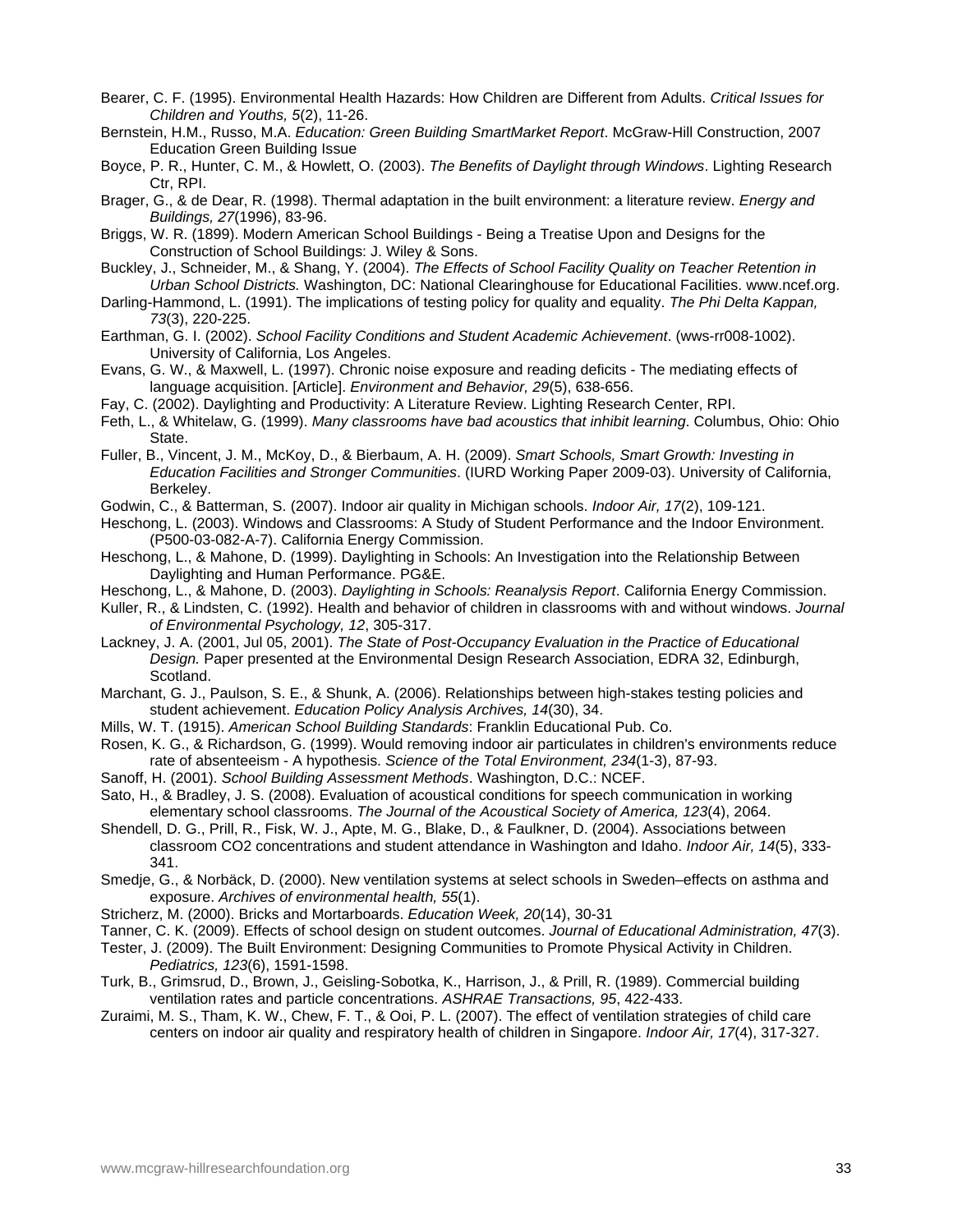### **Appendix C: List of Summit Participants**

| Dr. Ari Bernstein                                                                                                               | Leo Bethune                                                                                                                           |
|---------------------------------------------------------------------------------------------------------------------------------|---------------------------------------------------------------------------------------------------------------------------------------|
| <b>Acting Associate Director</b>                                                                                                | Director, Environmental Health Office                                                                                                 |
| Center for Health and the Global Environment                                                                                    | <b>Boston Public Health Commissioner</b>                                                                                              |
| <b>Harvard Medical School</b>                                                                                                   |                                                                                                                                       |
| Harvey M. Bernstein                                                                                                             | <b>Franklin Brown</b>                                                                                                                 |
| Vice President, Industry Insights & Alliances                                                                                   | <b>Planning Director</b>                                                                                                              |
| <b>McGraw Hill Construction</b>                                                                                                 | <b>Ohio School Facilities Commission</b>                                                                                              |
| John Dalzell                                                                                                                    | <b>Annie Donnelly</b>                                                                                                                 |
| <b>Senior Architect</b>                                                                                                         | <b>Community Affairs</b>                                                                                                              |
| <b>Boston Redevelopment Authority</b>                                                                                           | <b>United Technologies</b>                                                                                                            |
| Dr. Glen Earthman                                                                                                               | Mariana Figueiro, PhD                                                                                                                 |
| <b>Professor Emeritus of Educational Administration</b>                                                                         | Program Director                                                                                                                      |
| Virginia Polytechnic Institute & State University                                                                               | RPI Lighting Research Center                                                                                                          |
| Mary Filardo                                                                                                                    | Jim Hunt                                                                                                                              |
| <b>Executive Director</b>                                                                                                       | <b>Chief of Environment and Energy Services</b>                                                                                       |
| 21st Century School Fund                                                                                                        | City of Boston                                                                                                                        |
| Prof. Vivian Loftness<br>Professor of Architecture<br>Carnegie Mellon University                                                | <b>Judy Marks</b><br>Director, National Clearinghouse for Educational<br><b>Facilities</b><br>National Institute of Building Sciences |
| Chris Pyke, PhD                                                                                                                 | Mark Rea, PhD                                                                                                                         |
| Director of Research                                                                                                            | <b>Director</b>                                                                                                                       |
| <b>USGBC</b>                                                                                                                    | <b>RPI Lighting Research Center</b>                                                                                                   |
| Michele Russo<br>Director of Green Content and Research<br>Communications<br><b>McGraw Hill Construction</b>                    | Prof. Henry Sanoff<br>Distinguished Professor of Architecture<br>North Carolina State University                                      |
| Marybeth Smuts, PhD<br>Toxicologist, US EPA, New England<br>US EPA, New England                                                 | Dr. John (Jack) Spengler<br>Professor of Environmental Health and Human<br>Habitation<br>Harvard School of Public Health              |
| Dr. Matthew Trowbridge<br>Assistant Professor, Department of Emergency<br>Medicine<br>University of Virginia School of Medicine | <b>Barbara Worth</b><br>Director of Strategic & Private Development<br>Council of Educational Facility Planners International         |
| <b>Rachel Gutter</b>                                                                                                            | <b>Phoebe Beierle</b>                                                                                                                 |
| Director, Center for Green Schools                                                                                              | Fellow, Boston Public Schools                                                                                                         |
| <b>USGBC</b>                                                                                                                    | Center for Green Schools, USGBC                                                                                                       |
| Anisa Baldwin-Metzger                                                                                                           | <b>Lindsay Baker</b>                                                                                                                  |
| Green Schools Fellowship Program Manager                                                                                        | Researcher, PhD Candidate                                                                                                             |
| Center for Green Schools, USGBC                                                                                                 | <b>UC Berkeley</b>                                                                                                                    |